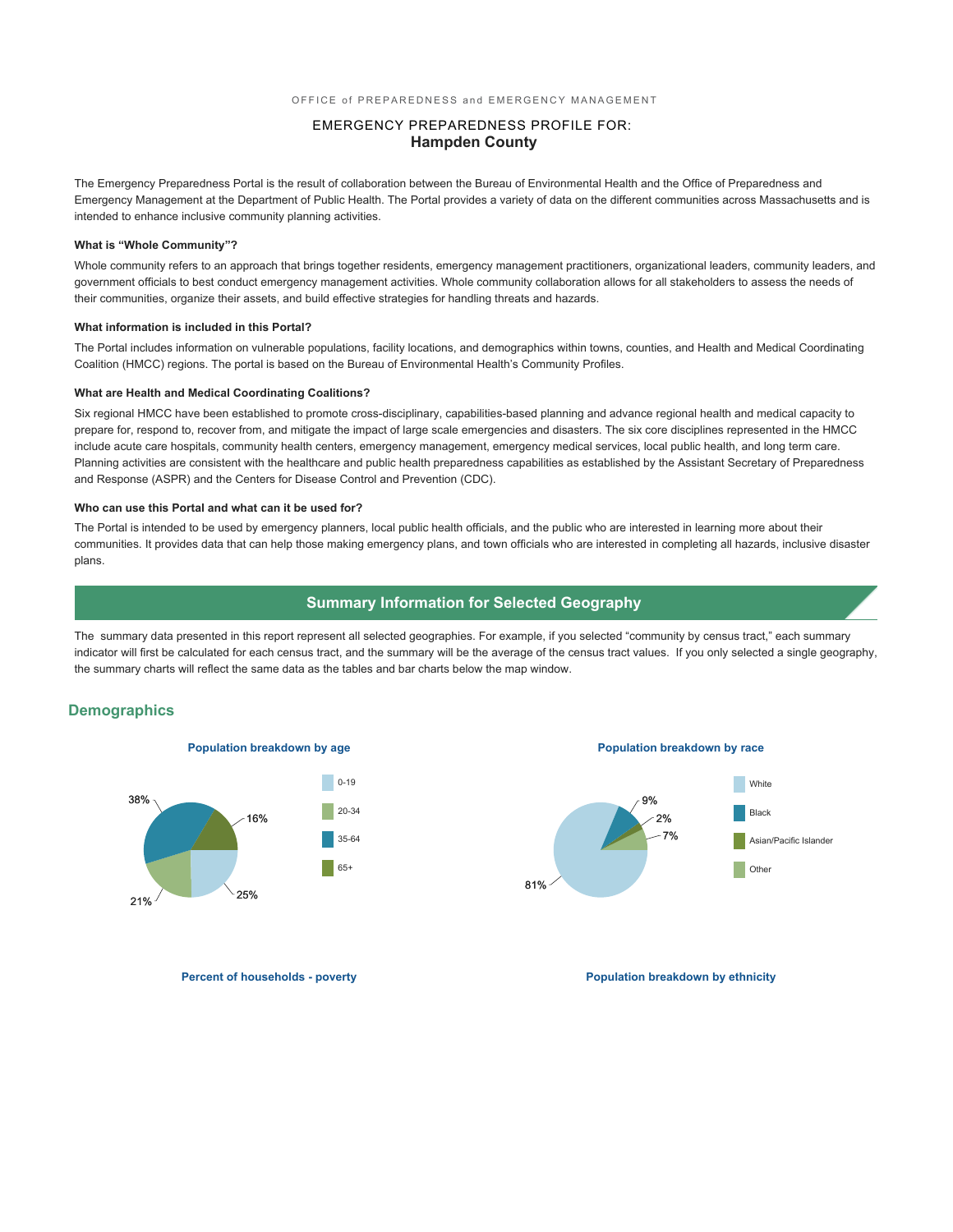

**Percent of households - Language Percent of population - less than 9th grade education**





**Select Population Characteristics**



**Percent of Population by Type of Disability**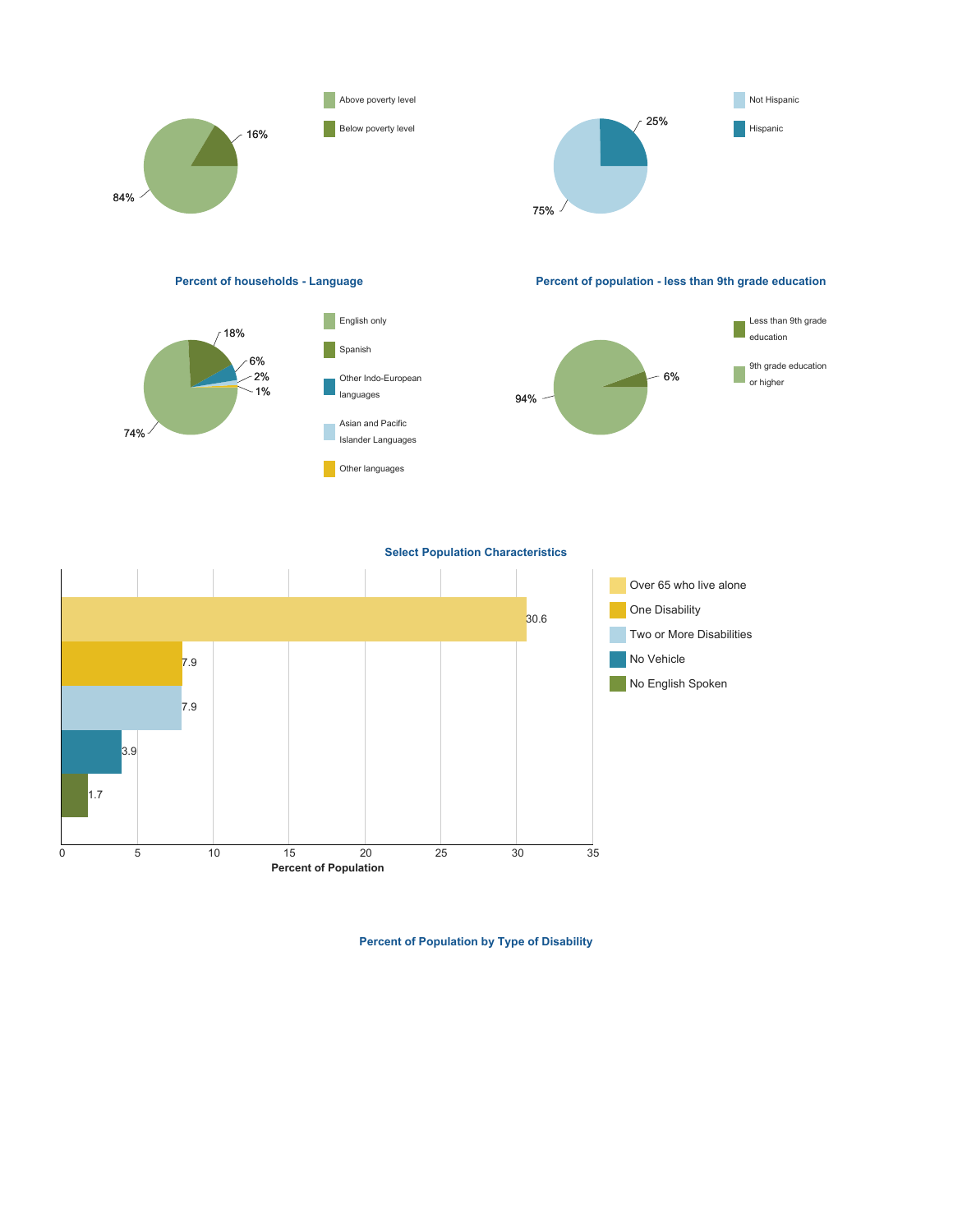

# **Geography Breakdown**

# **Vulnerable Populations as a Percent of Population**

### **Over 65 who live alone No Vehicle No Vehicle**

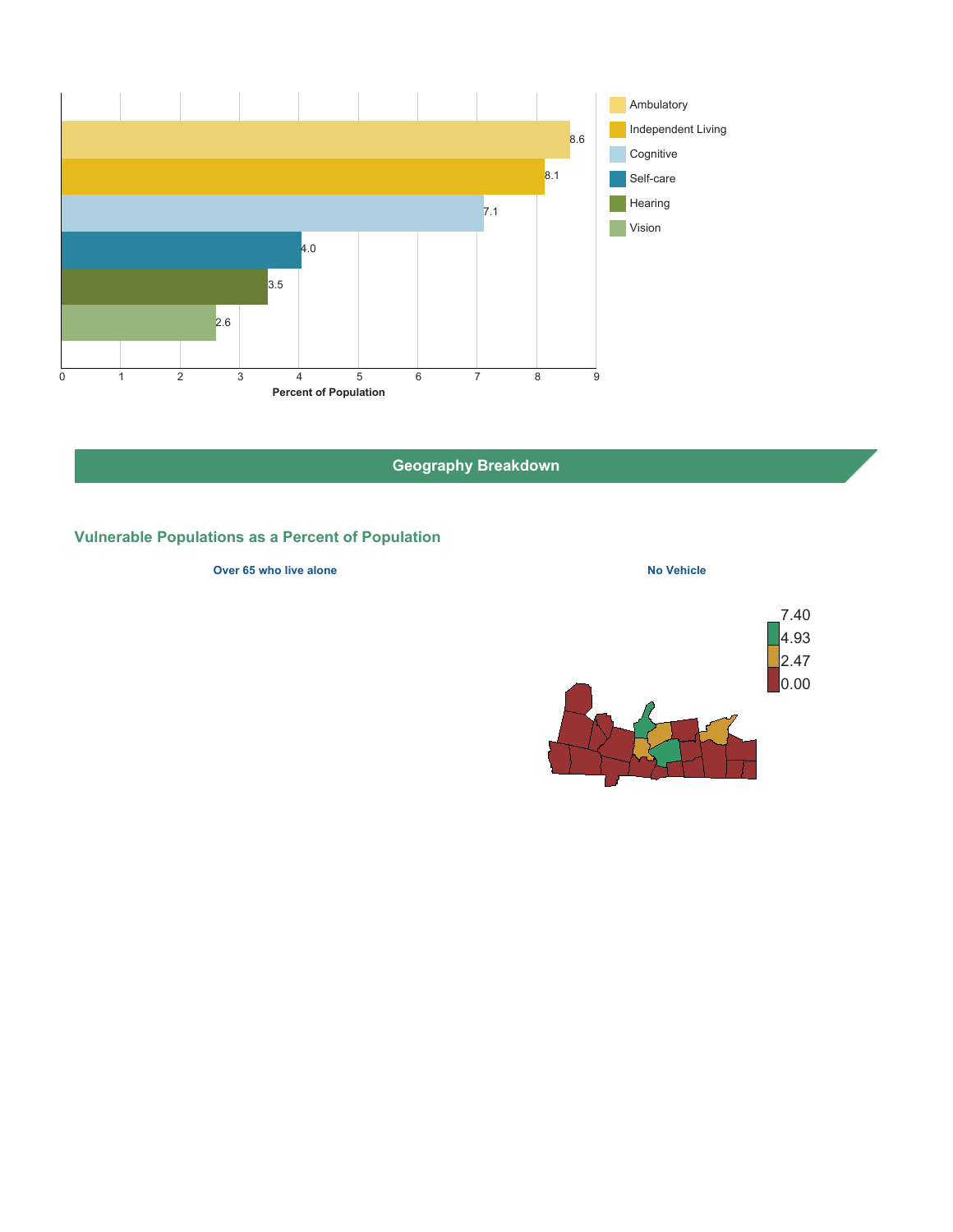

**Two or More Disabilities**



## **Select Population Characteristics**

|                  | No Vehicle                    |                      | Less than 9th grade<br>education |                      | <b>Below Poverty Level</b>    |                      |                               | Over 65 who live<br>alone |                               | No English Spoken    | One<br><b>Disability</b> |
|------------------|-------------------------------|----------------------|----------------------------------|----------------------|-------------------------------|----------------------|-------------------------------|---------------------------|-------------------------------|----------------------|--------------------------|
|                  | <b>Number</b><br>of<br>People | $%$ of<br>Population | <b>Number</b><br>of<br>People    | $%$ of<br>Population | <b>Number</b><br>of<br>People | $%$ of<br>Population | <b>Number</b><br>of<br>People | $%$ of<br>Population      | <b>Number</b><br>of<br>People | $%$ of<br>Population | Number of<br>People      |
| Agawam           | 246                           | 1.6                  | 326                              | 1.5                  | 2,219                         | 7.9                  | 1,756                         | 28.6                      | 110                           | 0.4                  | 1,816                    |
| <b>Blandford</b> | 6                             | 1.0                  | 36                               | 4.0                  | 48                            | 4.3                  | 44                            | 16.1                      | 10                            | 0.9                  | 76                       |
| <b>Brimfield</b> | $\mathbf 0$                   | 0.0                  | 23                               | 0.9                  | 210                           | 5.8                  | 226                           | 30.7                      | $\mathbf 0$                   | 0.0                  | 390                      |
| Chester          | 3                             | 0.4                  | 10                               | 0.9                  | 132                           | 9.1                  | 46                            | 15.9                      | $\mathbf 0$                   | 0.0                  | 112                      |
| Chicopee         | 930                           | 3.5                  | 1,731                            | 4.4                  | 7,562                         | 13.8                 | 3,448                         | 33.9                      | 438                           | 0.8                  | 4,213                    |
| East Longmeadow  | 51                            | 0.7                  | 213                              | 1.9                  | 751                           | 4.7                  | 1,102                         | 31.2                      | 114                           | 0.7                  | 1,124                    |
| Granville        | $\overline{4}$                | 0.4                  | 15                               | 1.2                  | 153                           | 9.2                  | 65                            | 23.0                      | $\mathbf 0$                   | 0.0                  | 93                       |
| Hampden          | 34                            | 1.3                  | 38                               | 1.0                  | 130                           | 2.6                  | 243                           | 18.9                      | $\mathbf 0$                   | 0.0                  | 437                      |
| Holland          | 10                            | 0.8                  | 14                               | 0.8                  | 131                           | 5.0                  | 101                           | 21.8                      | $\mathbf 0$                   | 0.0                  | 227                      |
| Holyoke          | 1,057                         | 6.5                  | 2,475                            | 9.2                  | 11,471                        | 29.3                 | 1,843                         | 32.3                      | 1,369                         | 3.7                  | 2,648                    |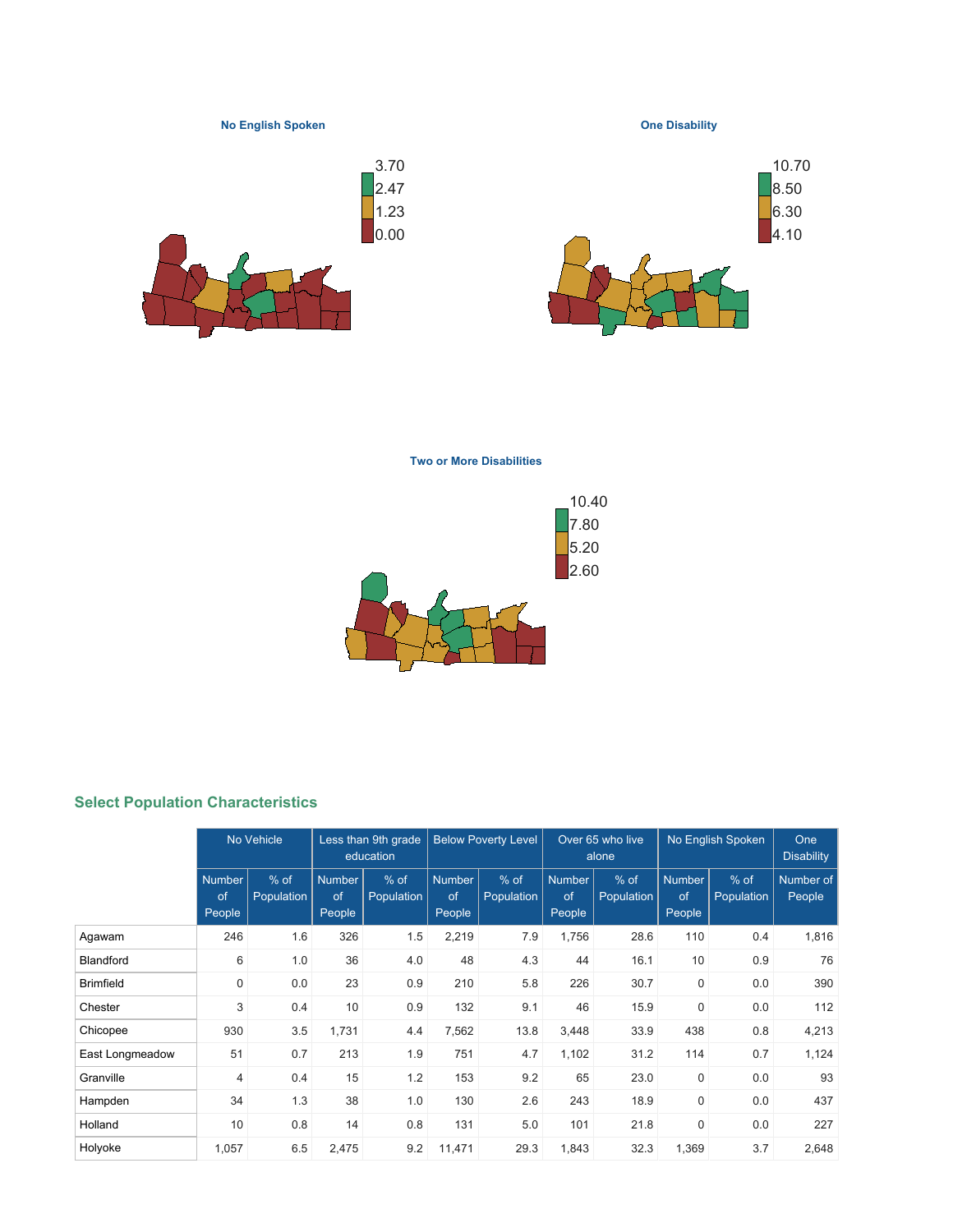

**Two or More Disabilities**



## **Select Population Characteristics**

|                  |                      |                               | <b>Two or More</b><br><b>Disabilities</b> |
|------------------|----------------------|-------------------------------|-------------------------------------------|
|                  | $%$ of<br>Population | <b>Number</b><br>οf<br>People | $%$ of<br>Population                      |
| Agawam           | 6.5                  | 1,709                         | 6.1                                       |
| Blandford        | 6.9                  | 50                            | 4.5                                       |
| <b>Brimfield</b> | 10.7                 | 117                           | 3.2                                       |
| Chester          | 7.6                  | 130                           | 8.8                                       |
| Chicopee         | 7.7                  | 4,579                         | 8.3                                       |
| East Longmeadow  | 7.1                  | 855                           | 5.4                                       |
| Granville        | 5.5                  | 64                            | 3.8                                       |
| Hampden          | 8.6                  | 292                           | 5.7                                       |
| Holland          | 8.6                  | 68                            | 2.6                                       |
| Holyoke          | 6.7                  | 4,098                         | 10.4                                      |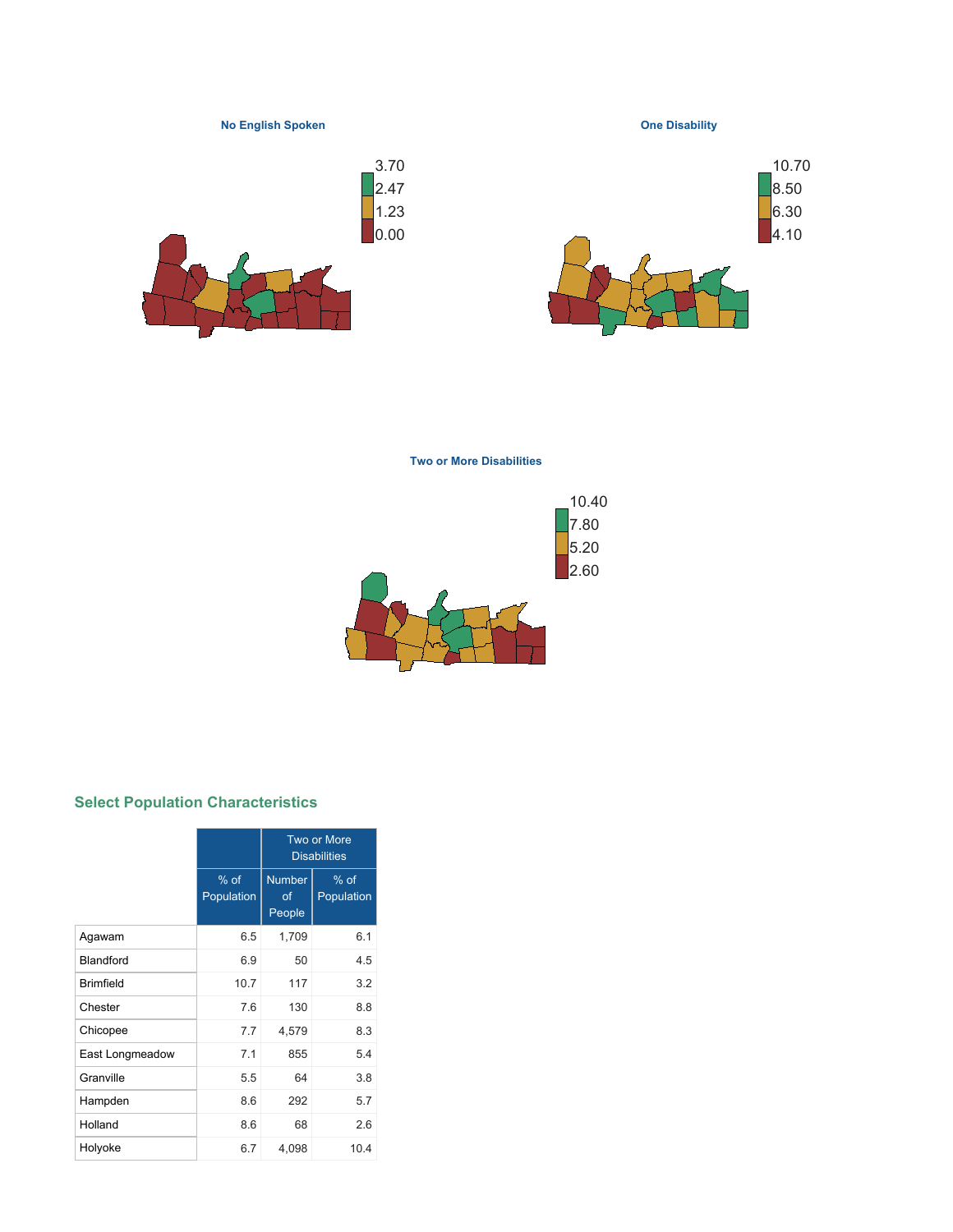|                  | No Vehicle             |                    |                               | Less than 9th grade<br>education |                               | <b>Below Poverty Level</b> |                               | Over 65 who live<br>alone |                               | No English Spoken  | One<br><b>Disability</b> |
|------------------|------------------------|--------------------|-------------------------------|----------------------------------|-------------------------------|----------------------------|-------------------------------|---------------------------|-------------------------------|--------------------|--------------------------|
|                  | Number<br>of<br>People | % of<br>Population | <b>Number</b><br>of<br>People | % of<br>Population               | <b>Number</b><br>of<br>People | $%$ of<br>Population       | <b>Number</b><br>of<br>People | $%$ of<br>Population      | <b>Number</b><br>of<br>People | % of<br>Population | Number of<br>People      |
| Longmeadow       | 47                     | 0.6                | 198                           | 1.8                              | 337                           | 2.2                        | 731                           | 22.2                      | 58                            | 0.4                | 639                      |
| Ludlow           | 207                    | 2.0                | 1,222                         | 7.7                              | 1,777                         | 8.7                        | 984                           | 24.7                      | 257                           | 1.3                | 1,656                    |
| Monson           | 21                     | 0.4                | 215                           | 3.3                              | 511                           | 5.9                        | 406                           | 23.3                      | 10                            | 0.1                | 607                      |
| Montgomery       | $\mathbf 0$            | 0.0                | $\overline{4}$                | 0.7                              | 21                            | 2.6                        | 40                            | 27.2                      | $\mathbf 0$                   | 0.0                | 44                       |
| Palmer           | 161                    | 2.5                | 174                           | 2.0                              | 1,379                         | 11.3                       | 636                           | 32.4                      | 11                            | 0.1                | 1,076                    |
| Russell          | 3                      | 0.4                | 8                             | 0.8                              | 135                           | 9.2                        | 44                            | 19.5                      | $\mathbf 0$                   | 0.0                | 78                       |
| Southwick        | 61                     | 1.3                | 159                           | 2.2                              | 741                           | 7.7                        | 626                           | 29.7                      | 61                            | 0.7                | 950                      |
| Springfield      | 4,495                  | 7.4                | 8,819                         | 9.2                              | 40,102                        | 26.9                       | 6,565                         | 33.9                      | 4,086                         | 2.8                | 14,225                   |
| Tolland          | $\overline{4}$         | 1.6                | $\overline{4}$                | 0.9                              | 37                            | 7.0                        | 37                            | 24.5                      | $\mathbf 0$                   | 0.0                | 30                       |
| Wales            | 13                     | 1.2                | 13                            | 0.9                              | 142                           | 6.9                        | 84                            | 26.3                      | 14                            | 0.7                | 135                      |
| West Springfield | 635                    | 4.4                | 738                           | 3.6                              | 3,227                         | 11.3                       | 1,792                         | 39.3                      | 263                           | 1.0                | 2,085                    |
| Westfield        | 187                    | 1.0                | 1,118                         | 4.1                              | 2,752                         | 7.2                        | 2,115                         | 29.5                      | 637                           | 1.6                | 3,060                    |
| Wilbraham        | 112                    | 1.5                | 297                           | 2.8                              | 394                           | 2.8                        | 638                           | 20.5                      | 119                           | 0.8                | 862                      |

# **Population by Type of Disability**

|                         | <b>Vision</b> |                                           | <b>Independent Living</b> |      |               | Ambulatory                                |                | Self-care |               | Hearing              |               | Cognitive            |
|-------------------------|---------------|-------------------------------------------|---------------------------|------|---------------|-------------------------------------------|----------------|-----------|---------------|----------------------|---------------|----------------------|
|                         | <b>Number</b> | $%$ of                                    | <b>Number</b>             | % of | <b>Number</b> | $%$ of                                    | <b>Number</b>  | % of      | <b>Number</b> | % of                 | <b>Number</b> | % of                 |
|                         |               | of People Population of People Population |                           |      |               | of People Population of People Population |                |           |               | of People Population |               | of People Population |
| Agawam                  | 428           | 1.5                                       | 1,407                     | 6.2  | 1,838         | 6.9                                       | 773            | 2.9       | 805           | 2.9                  | 1,282         | 4.8                  |
| Blandford               | 18            | 1.6                                       | 23                        | 2.3  | 53            | 5.0                                       | 22             | 2.1       | 48            | 4.3                  | 61            | 5.8                  |
| <b>Brimfield</b>        | 64            | 1.7                                       | 117                       | 4.0  | 194           | 5.6                                       | 39             | 1.1       | 122           | 3.3                  | 192           | 5.6                  |
| Chester                 | 28            | 1.9                                       | 119                       | 9.7  | 129           | 9.1                                       | 67             | 4.7       | 77            | 5.2                  | 82            | 5.8                  |
| Chicopee                | 1,447         | 2.6                                       | 3,555                     | 8.1  | 4,558         | 8.7                                       | 1,827          | 3.5       | 2,131         | 3.9                  | 3,837         | 7.3                  |
| East Longmeadow         | 264           | 1.7                                       | 664                       | 5.4  | 968           | 6.5                                       | 348            | 2.3       | 587           | 3.7                  | 711           | 4.8                  |
| Granville               | 20            | 1.2                                       | 54                        | 4.1  | 79            | 5.0                                       | 29             | 1.8       | 52            | 3.1                  | 50            | 3.2                  |
| Hampden                 | 125           | 2.5                                       | 230                       | 5.4  | 264           | 5.4                                       | 142            | 2.9       | 318           | 6.2                  | 256           | 5.3                  |
| Holland                 | 39            | 1.5                                       | 55                        | 2.7  | 123           | 5.0                                       | 14             | 0.6       | 99            | 3.8                  | 53            | 2.1                  |
| Holyoke                 | 1.042         | 2.7                                       | 3,360                     | 11.3 | 3,600         | 9.9                                       | 2,156          | 5.9       | 1.006         | 2.6                  | 3,084         | 8.4                  |
| Longmeadow              | 203           | 1.3                                       | 474                       | 4.0  | 546           | 3.7                                       | 220            | 1.5       | 411           | 2.6                  | 487           | 3.3                  |
| Ludlow                  | 448           | 2.2                                       | 1,326                     | 8.0  | 1,484         | 7.6                                       | 633            | 3.2       | 922           | 4.5                  | 1,014         | 5.2                  |
| Monson                  | 92            | 1.1                                       | 227                       | 3.2  | 408           | 4.9                                       | 238            | 2.9       | 338           | 3.9                  | 385           | 4.7                  |
| Montgomery              | 8             | 1.0                                       | 18                        | 2.7  | 29            | 3.8                                       | 15             | 2.0       | 30            | 3.8                  | 17            | 2.3                  |
| Palmer                  | 293           | 2.4                                       | 543                       | 5.5  | 716           | 6.2                                       | 235            | 2.0       | 514           | 4.2                  | 748           | 6.5                  |
| Russell                 | 29            | 2.0                                       | 41                        | 3.6  | 85            | 6.2                                       | 39             | 2.9       | 32            | 2.2                  | 73            | 5.3                  |
| Southwick               | 200           | 2.1                                       | 524                       | 6.7  | 732           | 8.0                                       | 354            | 3.8       | 372           | 3.8                  | 574           | 6.2                  |
| Springfield             | 5,380         | 3.5                                       | 11,973                    | 10.4 | 15,519        | 10.8                                      | 7,696          | 5.4       | 4,930         | 3.2                  | 13,560        | 9.5                  |
| Tolland                 | 12            | 2.3                                       | 24                        | 5.1  | 16            | 3.0                                       | $\overline{7}$ | 1.3       | 15            | 2.8                  | 32            | 6.1                  |
| Wales                   | 26            | 1.2                                       | 46                        | 2.9  | 78            | 4.0                                       | 26             | 1.3       | 64            | 3.1                  | 82            | 4.2                  |
| <b>West Springfield</b> | 565           | 2.0                                       | 1,415                     | 6.2  | 2,124         | 7.9                                       | 938            | 3.5       | 821           | 2.9                  | 1,496         | 5.5                  |
| Westfield               | 919           | 2.2                                       | 2,420                     | 7.2  | 3,020         | 7.7                                       | 1,337          | 3.4       | 1,826         | 4.5                  | 2,284         | 5.8                  |
| Wilbraham               | 323           | 2.3                                       | 726                       | 6.5  | 777           | 5.6                                       | 447            | 3.2       | 518           | 3.6                  | 622           | 4.5                  |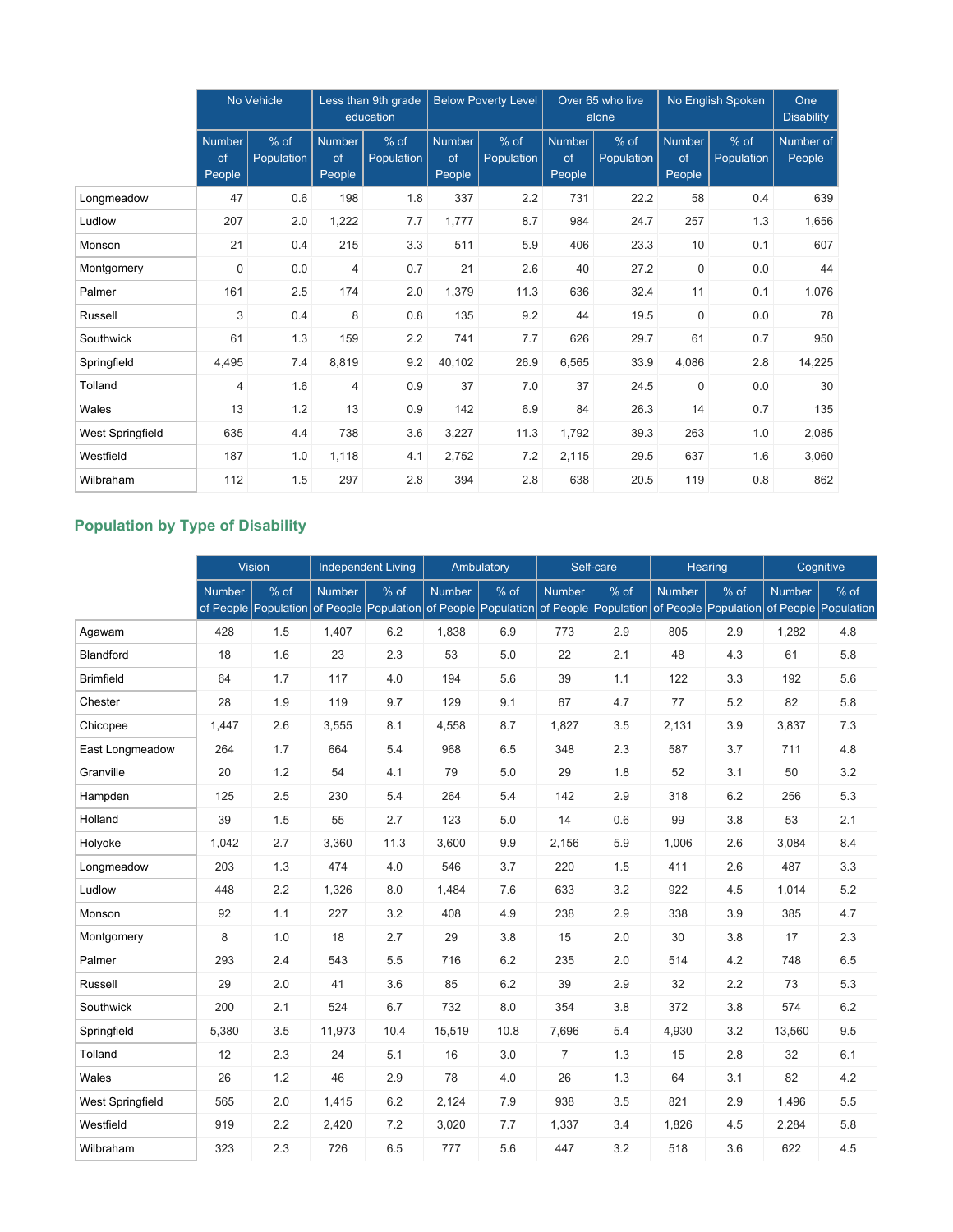|                         |                      |                               | <b>Two or More</b><br><b>Disabilities</b> |
|-------------------------|----------------------|-------------------------------|-------------------------------------------|
|                         | $%$ of<br>Population | <b>Number</b><br>of<br>People | $%$ of<br>Population                      |
| Longmeadow              | 4.1                  | 618                           | 4.0                                       |
| Ludlow                  | 8.0                  | 1,390                         | 6.7                                       |
| Monson                  | 7.0                  | 397                           | 4.6                                       |
| Montgomery              | 5.5                  | 25                            | 3.1                                       |
| Palmer                  | 8.8                  | 713                           | 5.9                                       |
| Russell                 | 5.3                  | 81                            | 5.5                                       |
| Southwick               | 9.8                  | 621                           | 64                                        |
| Springfield             | 9.3                  | 14,794                        | 9.6                                       |
| Tolland                 | 5.7                  | 33                            | 6.2                                       |
| Wales                   | 6.5                  | 79                            | 3.8                                       |
| <b>West Springfield</b> | 7.3                  | 1,909                         | 6.7                                       |
| Westfield               | 7.5                  | 3,010                         | 7.3                                       |
| Wilbraham               | 6.0                  | 846                           | 5.9                                       |

# **Population by Type of Disability**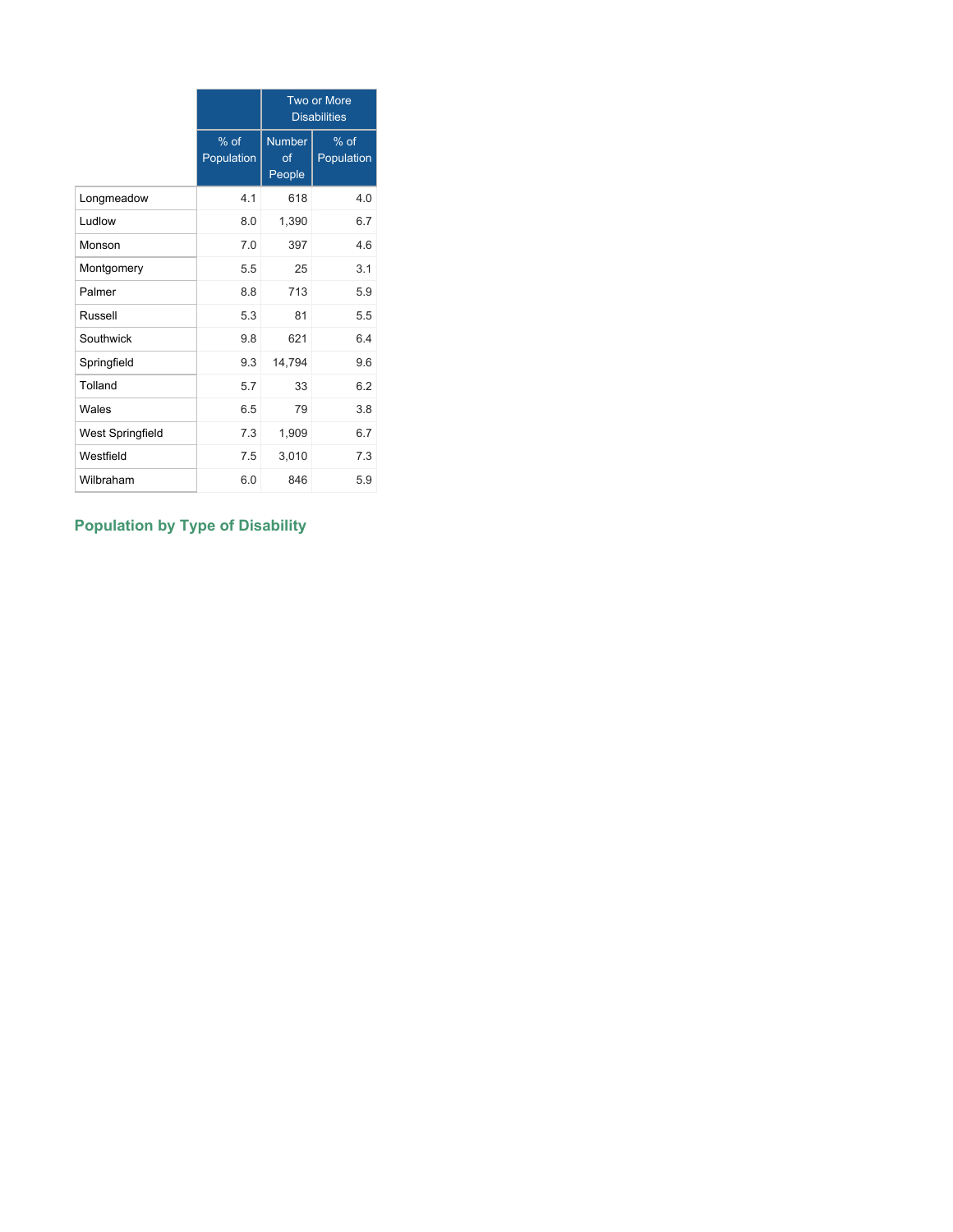# **Households by Language Spoken**

|                         | <b>English Only</b>     |                      | Spanish                 |                    | Other Indo-European<br>Languages |                    | Asian and Pacific islander |                      | Other<br>Languages             |
|-------------------------|-------------------------|----------------------|-------------------------|--------------------|----------------------------------|--------------------|----------------------------|----------------------|--------------------------------|
|                         | Number of<br>Households | $%$ of<br>households | Number of<br>Households | % of<br>households | Number of<br>Households          | % of<br>households | Number of<br>Households    | $%$ of<br>households | Number of<br><b>Households</b> |
| Agawam                  | 23,501                  | 86.4                 | 797                     | 2.9                | 2,454                            | 9.0                | 346                        | 1.3                  | 114                            |
| Blandford               | 1,036                   | 97.8                 | 0                       | 0.0                | 23                               | 2.2                | $\mathbf 0$                | 0.0                  | 0                              |
| <b>Brimfield</b>        | 3,350                   | 96.9                 | 43                      | 1.2                | 54                               | 1.6                | 11                         | 0.3                  | 0                              |
| Chester                 | 1,367                   | 96.5                 | 0                       | 0.0                | 49                               | 3.5                | $\mathbf 0$                | 0.0                  | 0                              |
| Chicopee                | 41,436                  | 78.5                 | 6,336                   | 12.0               | 3,938                            | 7.5                | 849                        | 1.6                  | 257                            |
| East Longmeadow         | 14,081                  | 91.9                 | 185                     | 1.2                | 739                              | 4.8                | 290                        | 1.9                  | 33                             |
| Granville               | 1,499                   | 94.3                 | 46                      | 2.9                | 44                               | 2.8                | $\mathbf 0$                | 0.0                  | 0                              |
| Hampden                 | 4,670                   | 94.3                 | 49                      | 1.0                | 194                              | 3.9                | 39                         | 0.8                  | 0                              |
| Holland                 | 2,373                   | 96.2                 | 8                       | 0.3                | 74                               | 3.0                | $\mathbf 0$                | 0.0                  | 12                             |
| Holyoke                 | 19,671                  | 52.5                 | 16,435                  | 43.8               | 1,228                            | 3.3                | 98                         | 0.3                  | 64                             |
| Longmeadow              | 12,981                  | 86.8                 | 337                     | 2.3                | 1,069                            | 7.1                | 504                        | 3.4                  | 61                             |
| Ludlow                  | 15,200                  | 75.2                 | 1,225                   | 6.1                | 3,337                            | 16.5               | 409                        | 2.0                  | 36                             |
| Monson                  | 8,173                   | 97.5                 | 106                     | 1.3                | 70                               | 0.8                | $\Omega$                   | 0.0                  | 34                             |
| Montgomery              | 687                     | 91.1                 | 8                       | 1.1                | 25                               | 3.3                | 34                         | 4.5                  | 0                              |
| Palmer                  | 10,801                  | 92.8                 | 252                     | 2.2                | 283                              | 2.4                | 175                        | 1.5                  | 123                            |
| Russell                 | 1,308                   | 95.5                 | 24                      | 1.8                | 37                               | 2.7                | $\mathbf 0$                | 0.0                  | 0                              |
| Southwick               | 8,612                   | 93.3                 | 161                     | 1.7                | 304                              | 3.3                | 143                        | 1.5                  | 9                              |
| Springfield             | 87,679                  | 60.9                 | 47,467                  | 33.0               | 4,026                            | 2.8                | 2,947                      | 2.0                  | 1,840                          |
| Tolland                 | 503                     | 95.8                 | $\overline{2}$          | 0.4                | 20                               | 3.8                | $\mathbf 0$                | 0.0                  | 0                              |
| Wales                   | 1,848                   | 94.3                 | 31                      | 1.6                | 81                               | 4.1                | $\mathbf 0$                | 0.0                  | 0                              |
| <b>West Springfield</b> | 21,127                  | 77.9                 | 1,799                   | 6.6                | 2,586                            | 9.5                | 890                        | 3.3                  | 732                            |
| Westfield               | 33,398                  | 84.1                 | 2,142                   | 5.4                | 3,659                            | 9.2                | 381                        | 1.0                  | 122                            |
| Wilbraham               | 12,906                  | 90.8                 | 648                     | 4.6                | 554                              | 3.9                | 75                         | 0.5                  | 33                             |

# **Educational Attainment for People 25 Years and Older**

|                  | No schooling<br>complete      |                            | Some education<br>no high school<br>diploma or<br>equivalent |               | <b>Reqular high</b><br>school<br>diploma or<br><b>GED</b> |                            | Some college<br>no degree     |                            | <b>Associates</b><br>degree   |                            | <b>Bachelors</b><br>degree    |                            | <b>Masters</b><br>degree      |                            | Professional<br>school<br>degree |                            |
|------------------|-------------------------------|----------------------------|--------------------------------------------------------------|---------------|-----------------------------------------------------------|----------------------------|-------------------------------|----------------------------|-------------------------------|----------------------------|-------------------------------|----------------------------|-------------------------------|----------------------------|----------------------------------|----------------------------|
|                  | <b>Number</b><br>of<br>People | $\frac{0}{0}$<br>of<br>pop | <b>Number</b><br>of People                                   | $%$ of<br>pop | <b>Number</b><br>of<br>People                             | $\frac{9}{6}$<br>of<br>pop | <b>Number</b><br>of<br>People | $\frac{0}{0}$<br>of<br>pop | <b>Number</b><br>of<br>People | $\frac{0}{6}$<br>of<br>pop | <b>Number</b><br>of<br>People | $\frac{0}{6}$<br>of<br>pop | <b>Number</b><br>of<br>People | $\frac{9}{6}$<br>of<br>pop | <b>Number</b><br>of<br>People    | $\frac{0}{6}$<br>of<br>pop |
| Agawam           | 93                            | 0.4                        | 1,350                                                        | 6.3           | 6,563                                                     | 30.4                       | 4,197                         | 19.4                       | 2,230                         | 10.3                       | 4,405                         | 20.4                       | 2,384                         | 11.0                       | 213                              | 1.0                        |
| Blandford        | $\mathbf 0$                   | 0.0                        | 90                                                           | 10.1          | 295                                                       | 33.2                       | 110                           | 12.4                       | 91                            | 10.2                       | 201                           | 22.6                       | 76                            | 8.5                        | 23                               | 2.6                        |
| <b>Brimfield</b> | 13                            | 0.5                        | 98                                                           | 3.7           | 799                                                       | 30.0                       | 494                           | 18.6                       | 289                           | 10.9                       | 596                           | 22.4                       | 318                           | 12.0                       | 35                               | 1.3                        |
| Chester          | $\overline{7}$                | 0.6                        | 95                                                           | 8.4           | 455                                                       | 40.3                       | 203                           | 18.0                       | 115                           | 10.2                       | 131                           | 11.6                       | 93                            | 8.2                        | 17                               | 1.5                        |
| Chicopee         | 483                           | 1.2                        | 4,930                                                        | 12.7          | 13,476                                                    | 34.6                       | 7,931                         | 20.4                       | 4,309                         | 11.1                       | 5,102                         | 13.1                       | 2,036                         | 5.2                        | 338                              | 0.9                        |
| East Longmeadow  | 14                            | 0.1                        | 686                                                          | 6.0           | 2,556                                                     | 22.4                       | 1,995                         | 17.4                       | 1,318                         | 11.5                       | 2,858                         | 25.0                       | 1,451                         | 12.7                       | 415                              | 3.6                        |
| Granville        | 11                            | 0.9                        | 45                                                           | 3.7           | 448                                                       | 37.1                       | 226                           | 18.7                       | 99                            | 8.2                        | 281                           | 23.3                       | 83                            | 6.9                        | 5                                | 0.4                        |
| Hampden          | 20                            | 0.5                        | 235                                                          | 5.9           | 1,161                                                     | 29.1                       | 737                           | 18.5                       | 425                           | 10.7                       | 779                           | 19.5                       | 486                           | 12.2                       | 113                              | 2.8                        |
| Holland          | 0                             | 0.0                        | 97                                                           | 5.3           | 513                                                       | 27.9                       | 494                           | 26.9                       | 220                           | 12.0                       | 297                           | 16.2                       | 181                           | 9.9                        | 11                               | 0.6                        |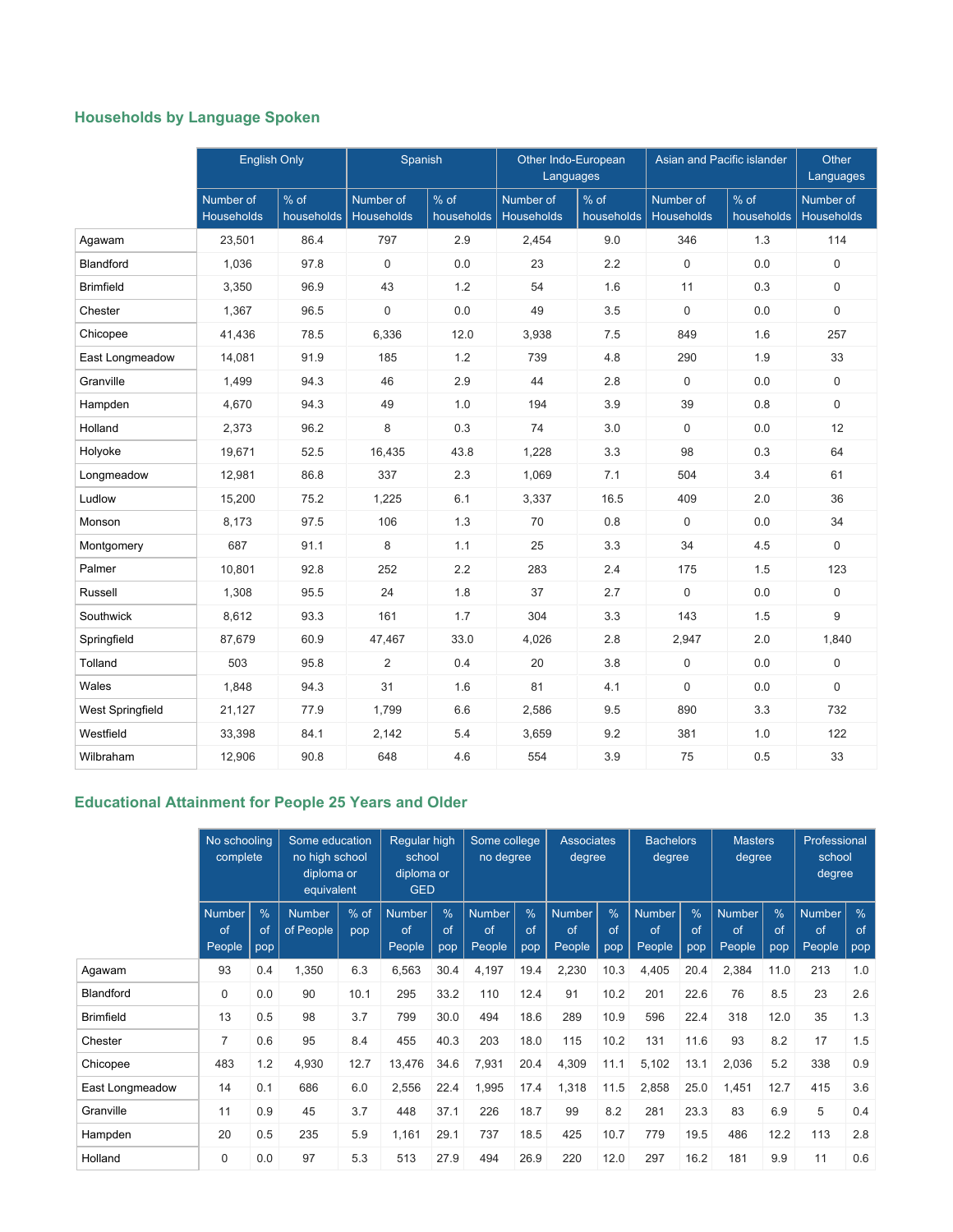# **Households by Language Spoken**

|                         | % of households |
|-------------------------|-----------------|
| Agawam                  | 0.4             |
| Blandford               | 0.0             |
| <b>Brimfield</b>        | 0.0             |
| Chester                 | 0.0             |
| Chicopee                | 0.5             |
| East Longmeadow         | 0.2             |
| Granville               | 0.0             |
| Hampden                 | 0.0             |
| Holland                 | 0.5             |
| Holyoke                 | 0.2             |
| Longmeadow              | 0.4             |
| Ludlow                  | 0.2             |
| Monson                  | 0.4             |
| Montgomery              | 0.0             |
| Palmer                  | 1.1             |
| Russell                 | 0.0             |
| Southwick               | 0.1             |
| Springfield             | 1.3             |
| Tolland                 | 0.0             |
| Wales                   | 0.0             |
| <b>West Springfield</b> | 2.7             |
| Westfield               | 0.3             |
| Wilbraham               | 0.2             |

# **Educational Attainment for People 25 Years and Older**

|                  | Doctorate degree |          |
|------------------|------------------|----------|
|                  |                  |          |
|                  | Number of People | % of pop |
|                  |                  |          |
| Agawam           | 163              | 0.8      |
| Blandford        | 3                | 0.3      |
| <b>Brimfield</b> | 18               | 0.7      |
| Chester          | 12               | 1.1      |
| Chicopee         | 320              | $0.8\,$  |
| East Longmeadow  | 143              | 1.3      |
| Granville        | 10               | 0.8      |
| Hampden          | 31               | $0.8\,$  |
| Holland          | 23               | $1.3$    |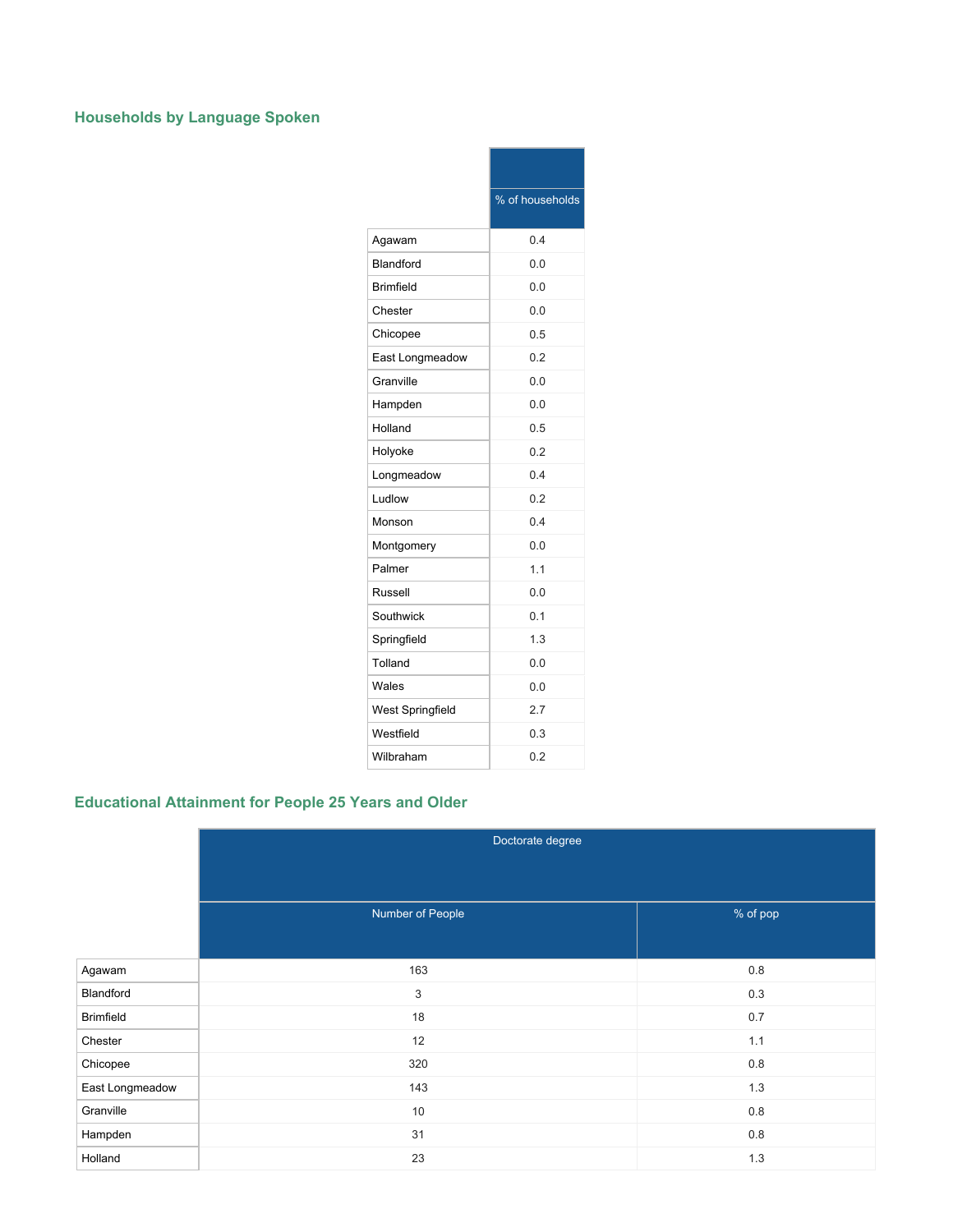|                         | No schooling<br>complete      |                            | Some education<br>no high school<br>diploma or<br>equivalent |             |                               | <b>Reaular high</b><br>school<br>diploma or<br><b>GED</b> |                               | Some college<br>no degree  |                               | <b>Associates</b><br>degree |                               | <b>Bachelors</b><br>degree | <b>Masters</b><br>degree      |                            | Professional<br>school<br>degree |                            |
|-------------------------|-------------------------------|----------------------------|--------------------------------------------------------------|-------------|-------------------------------|-----------------------------------------------------------|-------------------------------|----------------------------|-------------------------------|-----------------------------|-------------------------------|----------------------------|-------------------------------|----------------------------|----------------------------------|----------------------------|
|                         | <b>Number</b><br>of<br>People | $\frac{0}{0}$<br>of<br>pop | <b>Number</b><br>of People                                   | % of<br>pop | <b>Number</b><br>of<br>People | $\%$<br>of<br>pop                                         | <b>Number</b><br>of<br>People | $\frac{0}{6}$<br>of<br>pop | <b>Number</b><br>of<br>People | $\frac{9}{6}$<br>of<br>pop  | <b>Number</b><br>of<br>People | %<br>of<br>pop             | <b>Number</b><br>of<br>People | $\frac{9}{6}$<br>of<br>pop | <b>Number</b><br>of<br>People    | $\frac{9}{6}$<br>of<br>pop |
| Holyoke                 | 390                           | 1.5                        | 5,139                                                        | 19.1        | 8,933                         | 33.3                                                      | 4,746                         | 17.7                       | 1,860                         | 6.9                         | 3,561                         | 13.3                       | 1,872                         | 7.0                        | 248                              | 0.9                        |
| Longmeadow              | 63                            | 0.6                        | 447                                                          | 4.1         | 1,429                         | 13.0                                                      | 1,192                         | 10.9                       | 687                           | 6.3                         | 3,588                         | 32.8                       | 2,184                         | 19.9                       | 920                              | 8.4                        |
| Ludlow                  | 385                           | 2.4                        | 2.366                                                        | 14.9        | 5,380                         | 34.0                                                      | 2,570                         | 16.2                       | 1,511                         | 9.5                         | 2,504                         | 15.8                       | 980                           | 6.2                        | 67                               | 0.4                        |
| Monson                  | 86                            | 1.3                        | 412                                                          | 6.3         | 2,257                         | 34.7                                                      | 1,292                         | 19.9                       | 724                           | 11.1                        | 1,013                         | 15.6                       | 631                           | 9.7                        | 52                               | 0.8                        |
| Montgomery              | $\overline{2}$                | 0.3                        | 10                                                           | 1.6         | 185                           | 30.3                                                      | 111                           | 18.2                       | 83                            | 13.6                        | 122                           | 20.0                       | 74                            | 12.1                       | 21                               | 3.4                        |
| Palmer                  | 160                           | 1.8                        | 573                                                          | 6.5         | 3,051                         | 34.7                                                      | 1,888                         | 21.5                       | 922                           | 10.5                        | 1,707                         | 19.4                       | 402                           | 4.6                        | 69                               | 0.8                        |
| Russell                 | 0                             | 0.0                        | 43                                                           | 4.3         | 428                           | 42.7                                                      | 139                           | 13.9                       | 129                           | 12.9                        | 161                           | 16.1                       | 78                            | 7.8                        | 18                               | 1.8                        |
| Southwick               | 56                            | 0.8                        | 486                                                          | 6.8         | 1,773                         | 24.7                                                      | 1,296                         | 18.1                       | 997                           | 13.9                        | 1,334                         | 18.6                       | 939                           | 13.1                       | 149                              | 2.1                        |
| Springfield             | 2,204                         | 2.3                        | 18,341                                                       | 19.1        | 31,153                        | 32.5                                                      | 18,584                        | 19.4                       | 7,846                         | 8.2                         | 11,103                        | 11.6                       | 5,261                         | 5.5                        | 747                              | 0.8                        |
| Tolland                 | $\Omega$                      | 0.0                        | 25                                                           | 5.7         | 125                           | 28.3                                                      | 78                            | 17.7                       | 55                            | 12.5                        | 96                            | 21.8                       | 46                            | 10.4                       | 12                               | 2.7                        |
| Wales                   | 11                            | 0.8                        | 60                                                           | 4.1         | 540                           | 37.0                                                      | 262                           | 18.0                       | 241                           | 16.5                        | 228                           | 15.6                       | 69                            | 4.7                        | 23                               | 1.6                        |
| <b>West Springfield</b> | 292                           | 1.4                        | 1.815                                                        | 9.0         | 5,221                         | 25.8                                                      | 4,010                         | 19.8                       | 2,075                         | 10.3                        | 3,884                         | 19.2                       | 2,249                         | 11.1                       | 514                              | 2.5                        |
| Westfield               | 571                           | 2.1                        | 2,295                                                        | 8.4         | 8,125                         | 29.7                                                      | 4,937                         | 18.0                       | 2,648                         | 9.7                         | 5,642                         | 20.6                       | 2,485                         | 9.1                        | 367                              | 1.3                        |
| Wilbraham               | 97                            | 0.9                        | 479                                                          | 4.5         | 2.464                         | 23.2                                                      | 1,577                         | 14.8                       | 966                           | 9.1                         | 2,834                         | 26.7                       | 1.883                         | 17.7                       | 212                              | 2.0                        |

## **Educational Attainment for People 25 Years with less than 9th Grade Education**

|                  | 9th grade education or higher |                 | Less than 9th grade education |                 |
|------------------|-------------------------------|-----------------|-------------------------------|-----------------|
|                  | Number of People              | % of population | Number of People              | % of population |
| Agawam           | 21,272                        | 98.5            | 326                           | 1.5             |
| <b>Blandford</b> | 853                           | 96.0            | 36                            | 4.0             |
| <b>Brimfield</b> | 2,637                         | 99.1            | 23                            | 0.9             |
| Chester          | 1,118                         | 99.1            | 10                            | 0.9             |
| Chicopee         | 37,194                        | 95.6            | 1,731                         | 4.4             |
| East Longmeadow  | 11,223                        | 98.1            | 213                           | 1.9             |
| Granville        | 1,193                         | 98.8            | 15                            | 1.2             |
| Hampden          | 3,949                         | 99.0            | 38                            | 1.0             |
| Holland          | 1,822                         | 99.2            | 14                            | 0.8             |
| Holyoke          | 24,380                        | 90.8            | 2,475                         | 9.2             |
| Longmeadow       | 10,755                        | 98.2            | 198                           | 1.8             |
| Ludlow           | 14,616                        | 92.3            | 1,222                         | 7.7             |
| Monson           | 6,292                         | 96.7            | 215                           | 3.3             |
| Montgomery       | 607                           | 99.3            | $\overline{4}$                | 0.7             |
| Palmer           | 8,607                         | 98.0            | 174                           | 2.0             |
| Russell          | 995                           | 99.2            | 8                             | 0.8             |
| Southwick        | 7,013                         | 97.8            | 159                           | 2.2             |
| Springfield      | 87,095                        | 90.8            | 8,819                         | 9.2             |
| Tolland          | 437                           | 99.1            | $\overline{4}$                | 0.9             |
| Wales            | 1,445                         | 99.1            | 13                            | 0.9             |
| West Springfield | 19,493                        | 96.4            | 738                           | 3.6             |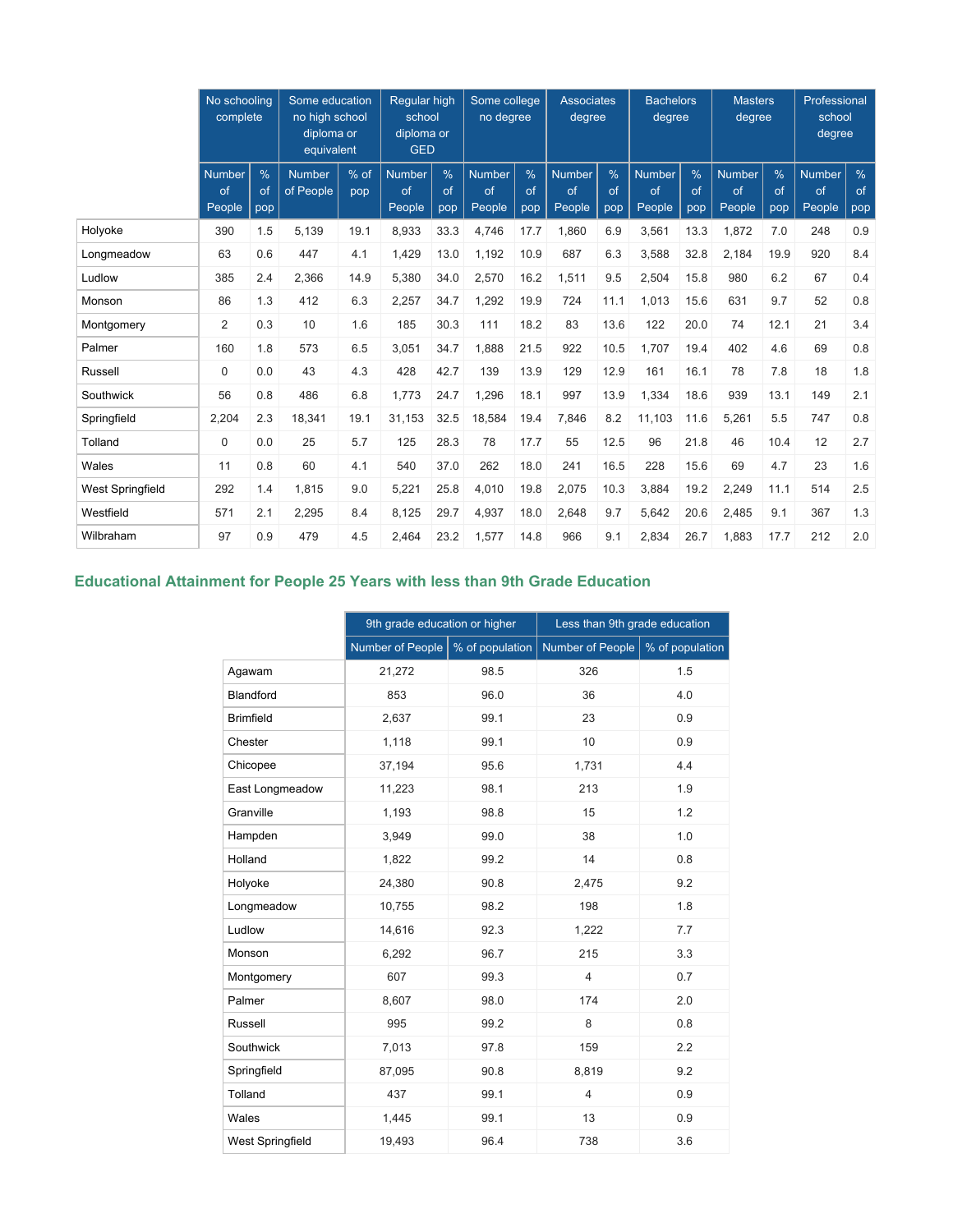|                  | Doctorate degree          |          |
|------------------|---------------------------|----------|
|                  |                           |          |
|                  |                           |          |
|                  | Number of People          | % of pop |
|                  |                           |          |
| Holyoke          | 106                       | $0.4\,$  |
| Longmeadow       | 443                       | $4.0\,$  |
| Ludlow           | 75                        | $0.5\,$  |
| Monson           | 40                        | $0.6\,$  |
| Montgomery       | $\ensuremath{\mathsf{3}}$ | $0.5\,$  |
| Palmer           | 9                         | 0.1      |
| Russell          | $\overline{7}$            | $0.7\,$  |
| Southwick        | 142                       | $2.0\,$  |
| Springfield      | 675                       | 0.7      |
| Tolland          | $\overline{4}$            | $0.9\,$  |
| Wales            | 24                        | 1.6      |
| West Springfield | 171                       | $0.8\,$  |
| Westfield        | 327                       | $1.2\,$  |
| Wilbraham        | 110                       | $1.0\,$  |

**Educational Attainment for People 25 Years with less than 9th Grade Education**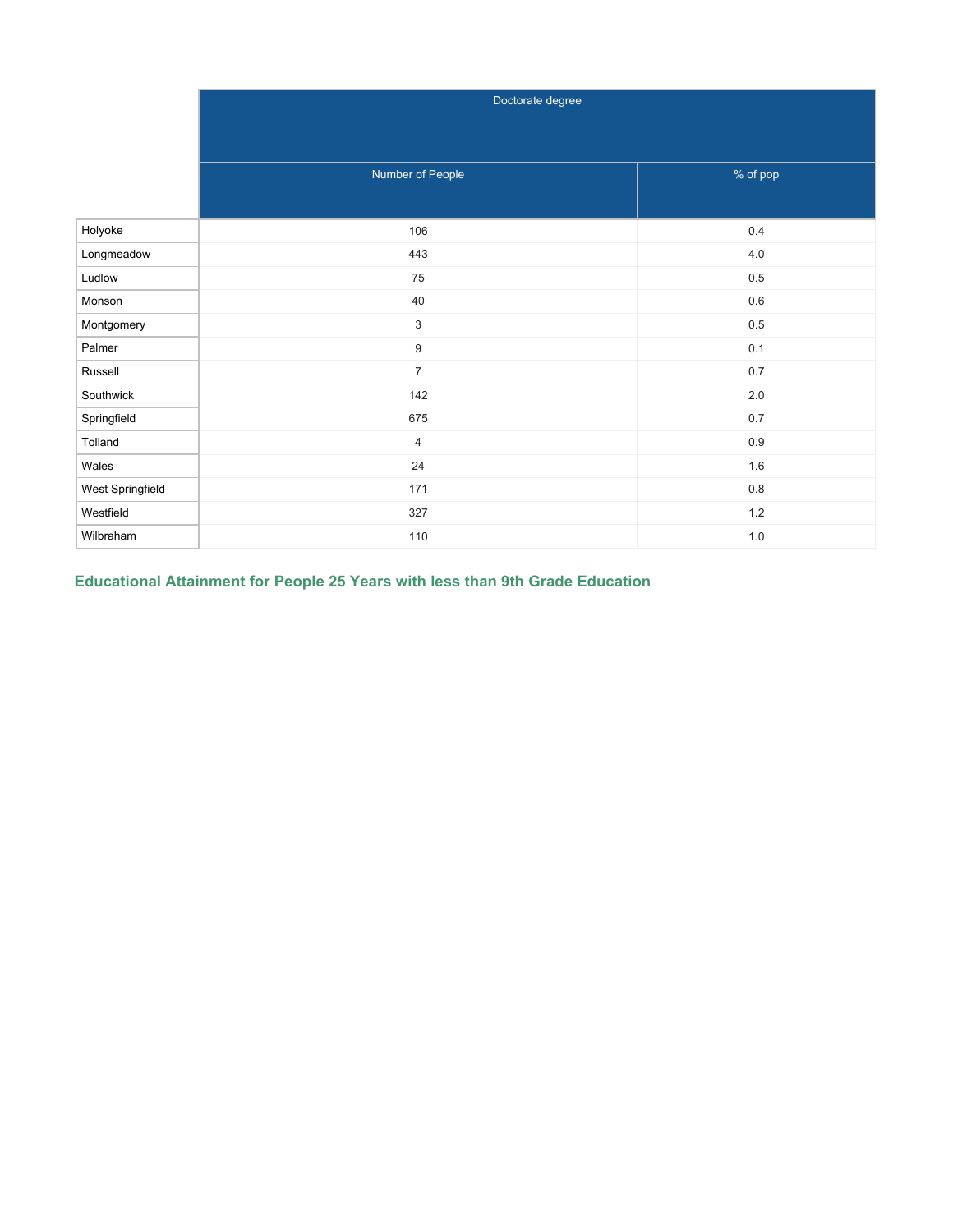|           | 9th grade education or higher                                           |      | Less than 9th grade education |     |  |
|-----------|-------------------------------------------------------------------------|------|-------------------------------|-----|--|
|           | Number of People   % of population   Number of People   % of population |      |                               |     |  |
| Westfield | 26.279                                                                  | 95.9 | 1.118                         | 4.1 |  |
| Wilbraham | 10.325                                                                  | 97.2 | 297                           | 2.8 |  |

## **Number of People**

| Age Group        | Under 20 years | 20 to 34 years | 35 to 64 years | 65 years and over | Poverty          | <b>Below</b>    |
|------------------|----------------|----------------|----------------|-------------------|------------------|-----------------|
| Agawam           | 5,901          | 4,698          | 11,965         | 6,132             |                  | Povert<br>Level |
| Blandford        | 160            | 175            | 497            | 273               | Agawam           |                 |
| <b>Brimfield</b> | 834            | 509            | 1,579          | 736               | <b>Blandford</b> |                 |
| Chester          | 297            | 255            | 629            | 289               | <b>Brimfield</b> |                 |
| Chicopee         | 12,617         | 11,767         | 20,867         | 10,170            | Chester          |                 |
| East Longmeadow  | 3,929          | 2,495          | 6,290          | 3,528             | Chicopee         |                 |
| Granville        | 395            | 319            | 695            | 282               | East Longmeadow  |                 |
| Hampden          | 964            | 594            | 2,331          | 1,289             | Granville        |                 |
| Holland          | 668            | 390            | 1,108          | 464               | Hampden          |                 |
| Holyoke          | 10,406         | 9,601          | 14,536         | 5,698             | Holland          |                 |
| Longmeadow       | 4,189          | 2,032          | 6,282          | 3,288             | Holyoke          | $\mathbf{1}$    |
| Ludlow           | 4,491          | 4,052          | 8,771          | 3,977             | Longmeadow       |                 |
| Monson           | 1,720          | 1,439          | 3,875          | 1,745             | Ludlow           |                 |
| Montgomery       | 151            | 129            | 371            | 147               | Monson           |                 |
| Palmer           | 2,613          | 2,464          | 5,198          | 1,962             | Montgomery       |                 |
| Russell          | 359            | 243            | 642            | 226               | Palmer           |                 |
| Southwick        | 2,106          | 1,492          | 4,014          | 2,108             | Russell          |                 |
| Springfield      | 43,818         | 36,417         | 54,512         | 19,392            | Southwick        |                 |
| Tolland          | 69             | 50             | 260            | 151               | Springfield      | $\overline{4}$  |
| Wales            | 537            | 348            | 883            | 320               | Tolland          |                 |
| West Springfield | 6,607          | 5,602          | 11,840         | 4,560             | Wales            |                 |
| Westfield        | 9,905          | 8,717          | 15,658         | 7,169             | West Springfield |                 |
| Wilbraham        | 3,320          | 2,294          | 5,917          | 3,107             | Westfield        |                 |
|                  |                |                |                |                   |                  |                 |

|                  | Poverty<br>Level | Poverty<br>Level |
|------------------|------------------|------------------|
| Agawam           | 2,219            | 25,755           |
| Blandford        | 48               | 1,057            |
| <b>Brimfield</b> | 210              | 3,421            |
| Chester          | 132              | 1,321            |
| Chicopee         | 7,562            | 47,051           |
| East Longmeadow  | 751              | 15,072           |
| Granville        | 153              | 1,516            |
| Hampden          | 130              | 4,949            |
| Holland          | 131              | 2,499            |
| Holyoke          | 11,471           | 27,628           |
| Longmeadow       | 337              | 14,798           |
| Ludlow           | 1,777            | 18,739           |
| Monson           | 511              | 8,146            |
| Montgomery       | 21               | 777              |
| Palmer           | 1,379            | 10,807           |
| Russell          | 135              | 1,325            |
| Southwick        | 741              | 8,907            |
| Springfield      | 40,102           | 108,747          |
| Tolland          | 37               | 493              |
| Wales            | 142              | 1,925            |
| West Springfield | 3,227            | 25,230           |
| Westfield        | 2,752            | 35,209           |
| Wilbraham        | 394              | 13,902           |

Above

| Race             | <b>Black</b>   | Other | Asian/Pacific Islander | White  |
|------------------|----------------|-------|------------------------|--------|
| Agawam           | 624            | 699   | 559                    | 26,814 |
| <b>Blandford</b> | $\Omega$       | 13    | $\Omega$               | 1,092  |
| <b>Brimfield</b> | 141            | 66    | 18                     | 3,433  |
| Chester          | $\overline{4}$ | 6     | 0                      | 1,460  |
| Chicopee         | 2,856          | 3,703 | 1,306                  | 47,556 |
| East Longmeadow  | 770            | 350   | 714                    | 14,408 |
| Granville        | $\mathbf 0$    | 12    | 3                      | 1,676  |
| Hampden          | 10             | 139   | 38                     | 4,991  |
| Holland          | 21             | 42    | $\Omega$               | 2,567  |
| Holyoke          | 1,826          | 2,888 | 309                    | 35,218 |
| Longmeadow       | 150            | 489   | 933                    | 14,219 |

| Ethnicity        | <b>Hispanic</b> | Not Hispanic |
|------------------|-----------------|--------------|
| Agawam           | 1,544           | 27,152       |
| <b>Blandford</b> | 18              | 1,087        |
| <b>Brimfield</b> | 80              | 3,578        |
| Chester          | 4               | 1,466        |
| Chicopee         | 11,620          | 43,801       |
| East Longmeadow  | 629             | 15,613       |
| Granville        | 61              | 1,630        |
| Hampden          | 193             | 4,985        |
| Holland          | 65              | 2,565        |
| Holyoke          | 21,704          | 18,537       |
| Longmeadow       | 1,080           | 14,711       |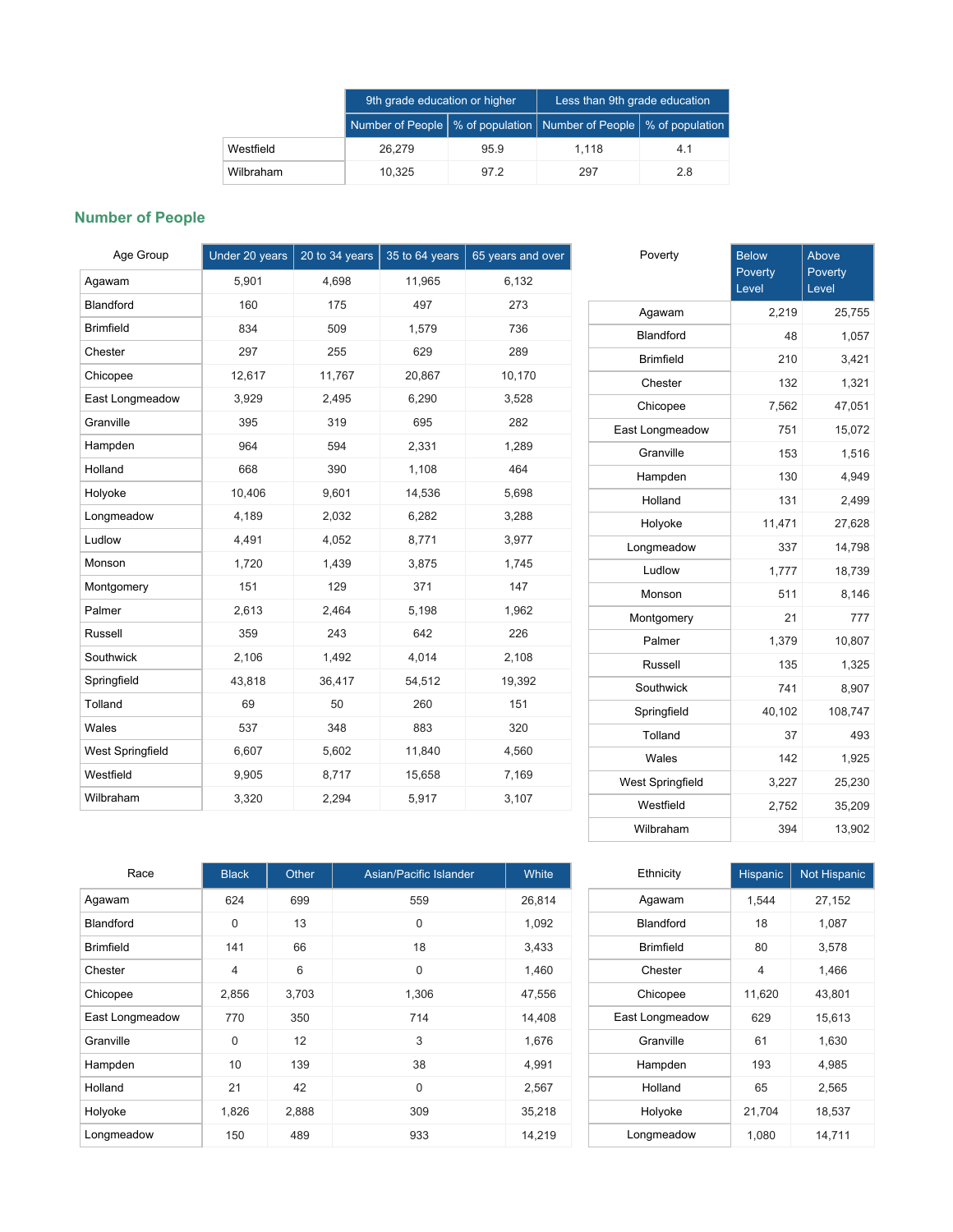| Race             | <b>Black</b>   | Other  | Asian/Pacific Islander | <b>White</b> | Ethnicity               | Hispanic       | Not Hispanic |
|------------------|----------------|--------|------------------------|--------------|-------------------------|----------------|--------------|
| Ludlow           | 302            | 1,077  | 243                    | 19,669       | Ludlow                  | 1,837          | 19,454       |
| Monson           | 96             | 130    | 80                     | 8,473        | Monson                  | 135            | 8,644        |
| Montgomery       | $\overline{4}$ | 18     | 10                     | 766          | Montgomery              | 11             | 787          |
| Palmer           | 273            | 731    | 240                    | 10,993       | Palmer                  | 556            | 11,681       |
| Russell          | 42             | 50     | $\mathbf 0$            | 1,378        | Russell                 | 62             | 1,408        |
| Southwick        | $\overline{7}$ | 248    | 164                    | 9,301        | Southwick               | 339            | 9,381        |
| Springfield      | 32,278         | 20,079 | 4,168                  | 97,614       | Springfield             | 69,301         | 84,838       |
| Tolland          | $\mathsf 0$    | 27     | 0                      | 503          | Tolland                 | $\overline{2}$ | 528          |
| Wales            | 6              | 27     | $\overline{4}$         | 2,051        | Wales                   | 115            | 1,973        |
| West Springfield | 916            | 1,629  | 1,158                  | 24,906       | <b>West Springfield</b> | 3,030          | 25,579       |
| Westfield        | 683            | 1,251  | 1,238                  | 38,277       | Westfield               | 3,958          | 37,491       |
| Wilbraham        | 462            | 368    | 133                    | 13,675       | Wilbraham               | 1,416          | 13,222       |

**Facilities**

## **Community Health Center**

## **Service Type: Ambulatory Surgical Ctr.**

| <b>Name</b>                                                | <b>Street Address</b> | <b>Community</b> | Number of Beds |
|------------------------------------------------------------|-----------------------|------------------|----------------|
| Cataract & Laser Center West   171 Interstate Drive<br>Llc |                       | West Springfield | 0              |
| Greater Springfield Surgery<br>Center                      | 100 Wason Avenue      | Springfield      | 0              |
| <b>Pioneer Valley Surgicenter</b>                          | 3550 Main Street      | Springfield      | 0              |
| Surgery Center Of New<br>England                           | 55 Saint George Road  | Springfield      | 0              |

### **Service Type: Certified Home Health Agency**

| <b>Name</b>                                             | <b>Street Address</b> | Community               | <b>Number of Beds</b> |
|---------------------------------------------------------|-----------------------|-------------------------|-----------------------|
| A Better Life Homecare LIc                              | 20 Maple Street       | Springfield             | 0                     |
| A Caring Heart Nursing<br>Services I Ic                 | 120 Maple Street      | Springfield             | $\Omega$              |
| Able Health Care Lic                                    | 1111 Elm Street       | <b>West Springfield</b> | $\Omega$              |
| Allied Health Systems Llc                               | 1145 Main Street      | Springfield             | 0                     |
| Amedisys Home Health Care                               | 67 Hunt Street        | Agawam                  | $\Omega$              |
| <b>Baystate Visiting Nurse</b><br>Association & Hospice | 50 Maple Street       | Springfield             | 0                     |
| Capuano Home Health Care<br><b>Inc</b>                  | 265 Benton Drive      | East Longmeadow         | 0                     |
| Care Givers Of<br>Massachusetts LIc                     | 125 Liberty Street    | Springfield             | 0                     |
| Caretenders                                             | 330 Whitney Avenue    | Holyoke                 | 0                     |
| Compassionate Healthcare<br><b>Systems LIc</b>          | 1275 Elm Street       | <b>West Springfield</b> | 0                     |
| <b>Epic Health Services</b>                             | 2095 Roosevelt Avenue | Springfield             | 0                     |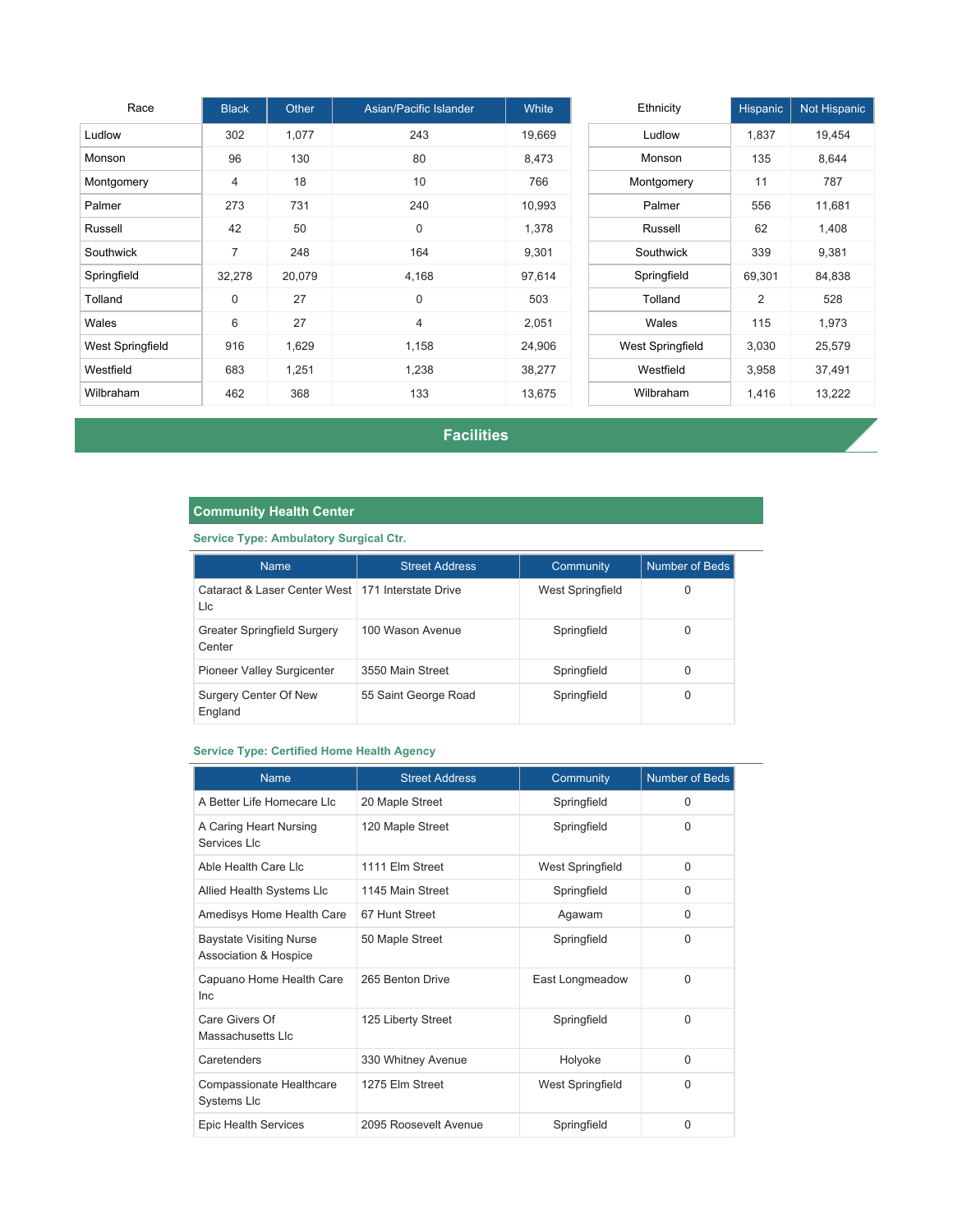| <b>Name</b>                                                  | <b>Street Address</b> | Community               | <b>Number of Beds</b> |
|--------------------------------------------------------------|-----------------------|-------------------------|-----------------------|
| <b>Excel Home Care Services</b><br><b>Inc</b>                | 185 West Avenue       | Ludlow                  | 0                     |
| <b>Excella Home Health</b>                                   | 123 Park Avenue       | <b>West Springfield</b> | 0                     |
| First Choice Home Health<br>Care Services Inc.               | 187 High Street       | Holyoke                 | 0                     |
| <b>Gentiva Health Services</b>                               | 2069 Roosevelt Avenue | Springfield             | 0                     |
| <b>Healthpoint Homecare</b><br>Services Llc                  | 140 High Street       | Springfield             | 0                     |
| Holyoke Visiting Nurse Assoc                                 | 575 Beech Street      | Holyoke                 | $\Omega$              |
| Home Care Vna Llc                                            | 35 Center Street      | Chicopee                | 0                     |
| Integra Healthcare Llc                                       | 200 North Main Street | East Longmeadow         | 0                     |
| International Health Solutions                               | 260 Cottage Street    | Springfield             | 0                     |
| Mercy Home Care                                              | 200 Hillside Avenue   | <b>West Springfield</b> | $\Omega$              |
| <b>Multicultural Community</b><br>Services Of Pioneer Valley | 1000 Wilbraham Road   | Springfield             | $\Omega$              |
| <b>Noble Visiting Nurse</b>                                  | 77 Mill Street        | Westfield               | $\Omega$              |
| Personal Touch Home Care<br>Of Ma                            | 150 Front Street      | <b>West Springfield</b> | 0                     |
| <b>Professional Medical</b><br>Homecare Llc                  | 112 Westfield Street  | <b>West Springfield</b> | $\Omega$              |
| Radiance Home Health Care<br>Inc                             | 10 Center Street      | Chicopee                | $\Omega$              |
| Spectrum Hhc                                                 | 770 Converse Street   | Longmeadow              | 0                     |
| Trinity Home Care Inc                                        | 336 Grattan Street    | Chicopee                | 0                     |
| Western Mass Home Health<br>Services Inc                     | 270 Main Street       | Agawam                  | 0                     |

## **Service Type: Clinic**

| <b>Name</b>                                     | <b>Street Address</b>       | Community   | <b>Number of Beds</b> |
|-------------------------------------------------|-----------------------------|-------------|-----------------------|
| A Dental Group Llc                              | 340 Walnut Street Extension | Agawam      | $\Omega$              |
| Active Physical Therapy And<br>Wellness         | 2 Lodge Lane                | Wilbraham   | 0                     |
| Baystate Mri & Imaging<br>Center Llc            | 80 Wason Avenue             | Springfield | 0                     |
| <b>Brightside Counseling Assocs</b>             | 1233 Main Street            | Holyoke     | $\Omega$              |
| Caring Health Center Inc                        | 1049 Main Street            | Springfield | 0                     |
| Center For Diagnostic<br>Imaging                | 3640 Main Street            | Springfield | $\Omega$              |
| Center For Psych/Fam<br>Service Inc.            | 130 Maple Street            | Springfield | 0                     |
| Chd Outpatient Behavioral<br><b>Health Srvs</b> | 367 Pine Street             | Springfield | 0                     |
| <b>Child Guidance Clinic</b>                    | 110 Maple Street            | Springfield | $\Omega$              |
| <b>Community Services Institute</b>             | 1695 Main Street            | Springfield | 0                     |
| <b>Crossroads Agency</b>                        | 80 Congress Street          | Springfield | $\Omega$              |
| Ct Family Care Services Llc                     | 155 Maple Street            | Springfield | 0                     |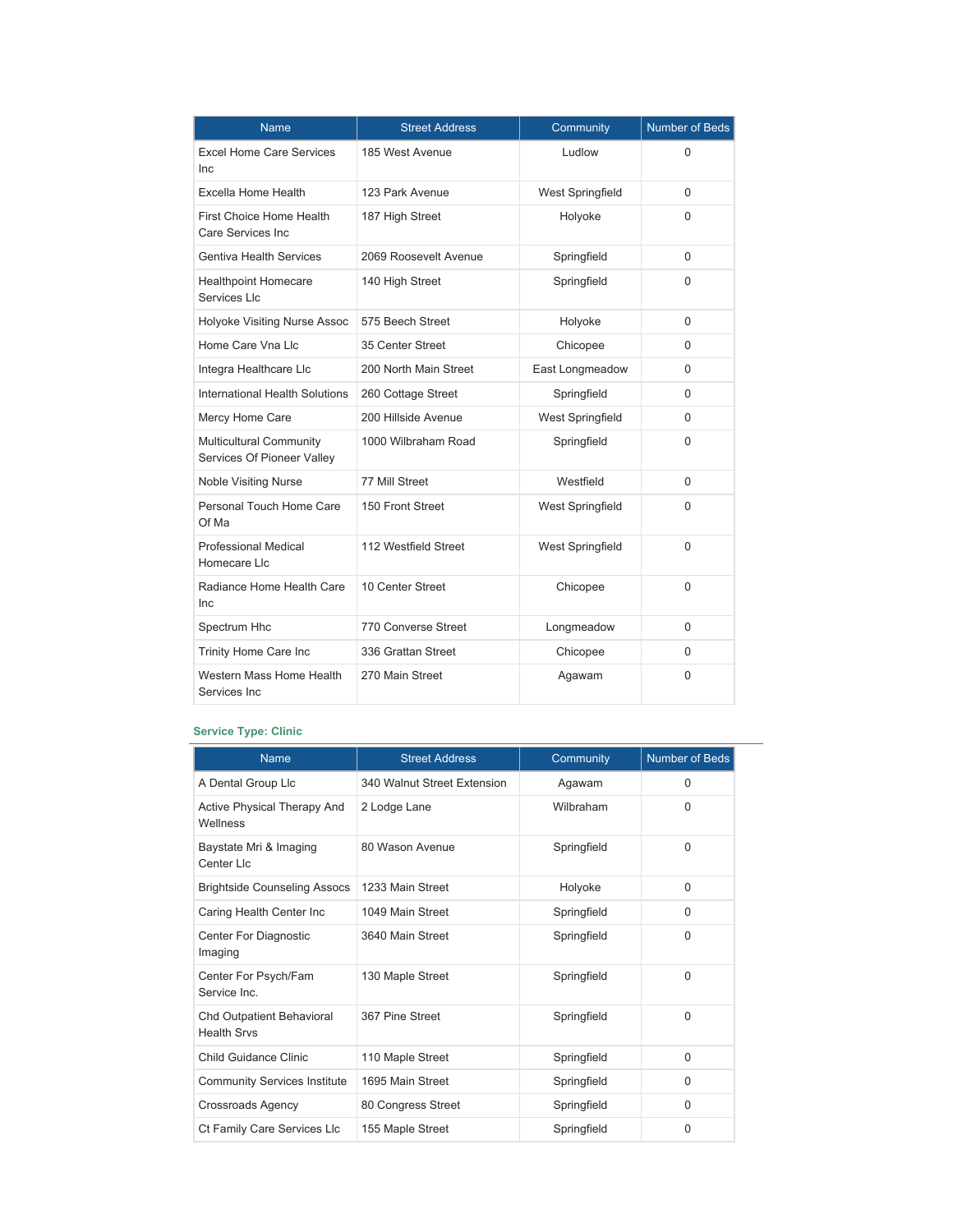| <b>Name</b>                                       | <b>Street Address</b>    | Community               | <b>Number of Beds</b> |
|---------------------------------------------------|--------------------------|-------------------------|-----------------------|
| Doctors Express Springfield                       | 415 Cooley Street        | Springfield             | 0                     |
| Gandara Mental Health<br>Center Inc.              | 2155 Main Street         | Springfield             | 0                     |
| <b>Health Services For The</b><br><b>Homeless</b> | 755 Worthington Street   | Springfield             | 0                     |
| Holyoke Health Center Inc.                        | 230 Maple Street         | Holyoke                 | $\Omega$              |
| Holyoke Mspcc Family<br><b>Counseling Center</b>  | 9 Sullivan Road          | Holyoke                 | $\Omega$              |
| Key Program Inc. The                              | 576 State Street         | Springfield             | $\Omega$              |
| <b>Living Water Counseling</b><br>Center          | 94 Suffolk Street        | Holyoke                 | $\Omega$              |
| Medexpress Urgent Care -<br>Springfield Cooley St | 430 Cooley Street        | Springfield             | $\Omega$              |
| Mva Center For Rehabilitation<br>(The)            | 300 Stafford Street      | Springfield             | $\Omega$              |
| No Tooth Left Behind Dental<br>Clinic             | 1300 State Street        | Springfield             | $\Omega$              |
| Pathways Of Massachusetts<br>Llc                  | 511 East Columbus Avenue | Springfield             | $\Omega$              |
| Phoenix House Outpatient<br><b>Services</b>       | 15 Mulberry Street       | Springfield             | $\Omega$              |
| <b>River Valley Counseling</b><br>Center          | 303 Beech Street         | Holyoke                 | $\Omega$              |
| Springfield Dept Of Hhs<br><b>Adlscnt Hc</b>      | 11 Wilbraham Road        | Springfield             | 0                     |
| <b>Tapestry Health Springfield</b>                | 1985 Main Street         | Springfield             | 0                     |
| West Central Family &<br>Counseli Ltd             | 103 Myron Street         | <b>West Springfield</b> | 0                     |

### **Service Type: Clinic Satellite**

| <b>Name</b>                                            | <b>Street Address</b> | Community        | Number of Beds |
|--------------------------------------------------------|-----------------------|------------------|----------------|
| Academic & Behavioral Clinic                           | 1365 Maple Street     | Springfield      | $\Omega$       |
| Agawam Counseling Center                               | 30 Southwick Street   | Agawam           | $\Omega$       |
| <b>Bhn Liberty Street Clinic</b>                       | 417 Liberty Street    | Springfield      | 0              |
| Caring Health Center Inc                               | 1040 Main Street      | Springfield      | $\Omega$       |
| Caring Health Center Inc                               | 417 Liberty Street    | Springfield      | $\Omega$       |
| Caring Health Center Inc                               | 532-536 Sumner Avenue | Springfield      | $\Omega$       |
| Caring Health Center Inc                               | 622 State Street      | Springfield      | $\Omega$       |
| Caring Health Center Inc                               | 860 Boston Road       | Springfield      | $\Omega$       |
| Carson Center For Dvlpmt<br>Springfield                | 120 Maple Street      | Springfield      | 0              |
| Carson Center Westfield                                | 77 Mill Street        | Westfield        | $\Omega$       |
| Chd Occupationa Therapy<br>Clinic                      | 342 Birnie Avenue     | Springfield      | $\Omega$       |
| <b>Chd Outpatient Behavioral</b><br><b>Health Srvs</b> | 246 Park Street       | West Springfield | $\Omega$       |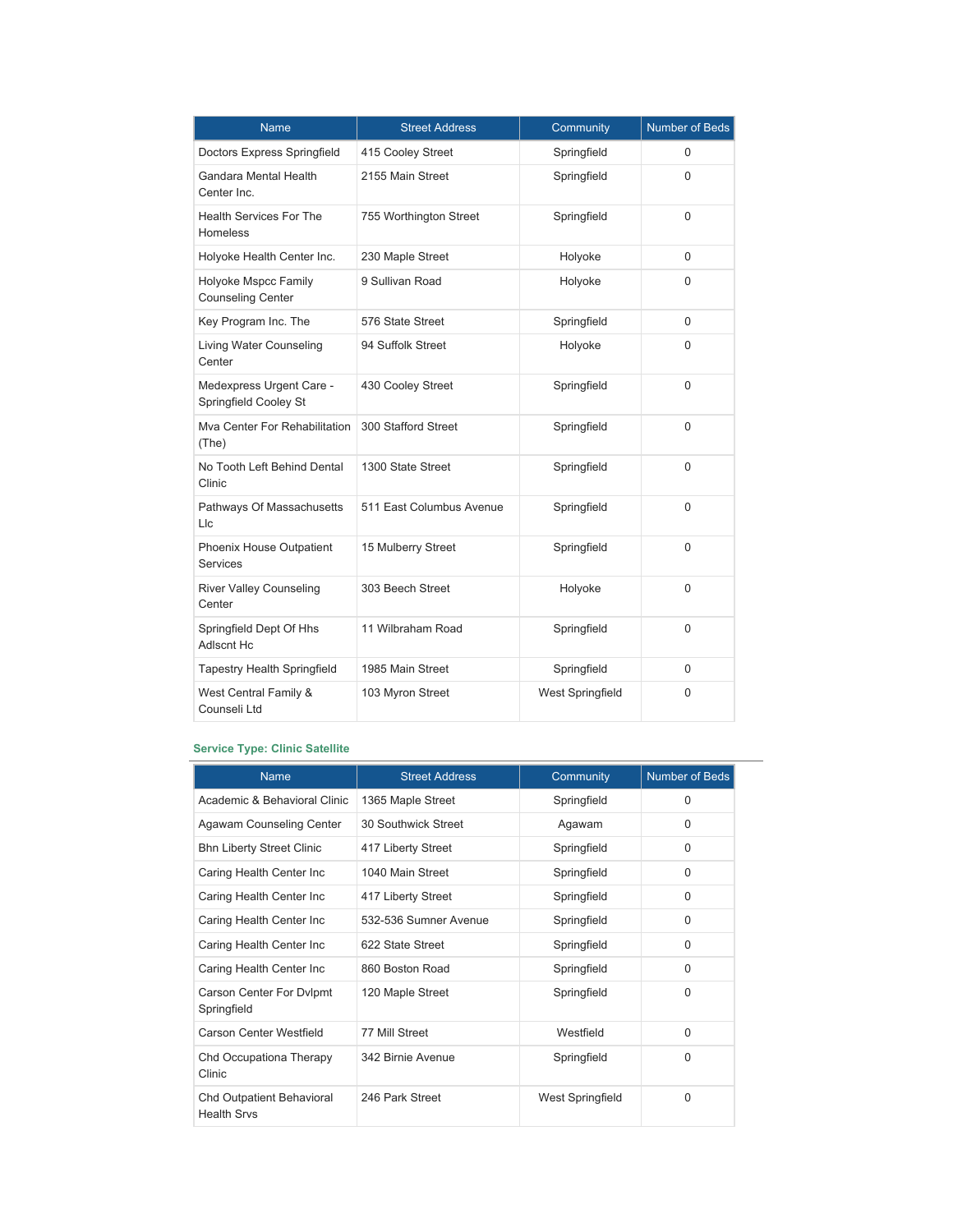| Name                                             | <b>Street Address</b>     | Community        | Number of Beds |
|--------------------------------------------------|---------------------------|------------------|----------------|
| Chd Outpatient Behavioral<br><b>Health Srvs</b>  | 494 Appleton Street       | Holyoke          | 0              |
| Chd Outpatient Behavioral<br><b>Health Srvs</b>  | 622 State Street          | Springfield      | 0              |
| <b>Chicopee Dental Center</b>                    | 601-A Memorial Drive      | Chicopee         | 0              |
| Chicopee Health Center                           | 505 Front Street          | Chicopee         | 0              |
| City Clinic                                      | 235 Maple Street          | Holyoke          | 0              |
| City Clinic Holyoke Health<br>Center             | 230 Maple Street          | Holyoke          | 0              |
| Community Dental Srv at<br><b>Hloke Sol Hm</b>   | 110 Cherry Street         | Holyoke          | 0              |
| Community Dental Srv at<br>Sprg T Com C          | 1 Federal Street          | Springfield      | 0              |
| Community Dental Srv at<br>Wes Mass Hos          | 91 East Mountain Road     | Westfield        | 0              |
| Gandara Center Substance<br>Abuse Clin           | 85 George Street          | Springfield      | 0              |
| Greater Springfield Mri Lp at<br>Mercy           | 271 Carew Street          | Springfield      | 0              |
| Holyoke Health Center                            | 494 Appleton Street       | Holyoke          | 0              |
| Institute For Health &<br>Recovery               | 155 Maple Street          | Springfield      | 0              |
| Medexpress Ur Cr-Springfield<br><b>Bost R</b>    | 1312 Boston Road          | Springfield      | 0              |
| Medexpress Ur Cr-Westfield<br>E Main S           | 311 East Main Street      | Westfield        | 0              |
| Minuteclinic                                     | 1001 Thorndike Street     | Palmer           | 0              |
| Minuteclinic                                     | 217 N Main Street         | East Longmeadow  | 0              |
| Minuteclinic                                     | 928 Riverdale Street      | West Springfield | 0              |
| Mt Tom Mental Health Center                      | 40 Bobala                 | Holyoke          | 0              |
| Novacare Rehabilitation                          | 1160 Dickinson Street     | Springfield      | 0              |
| Novacare Rehabilitation                          | 2377 Boston Road          | Wilbraham        | 0              |
| Novacare Rehabilitation                          | 3550 Main Street          | Springfield      | 0              |
| Novacare Rehabilitation                          | 60 North Westfield Street | Agawam           | 0              |
| Novacare Rehabilitation Hand<br>Center           | 3550 Main Street          | Springfield      | 0              |
| Planned Parenthood Leag Ma<br>W Ma Center        | 3550 Main Street          | Springfield      | 0              |
| <b>River Valley Counseling</b><br>Center         | 152 Center Street         | Chicopee         | 0              |
| <b>River Valley Counseling</b><br>Center         | 249 Exchange Street       | Chicopee         | 0              |
| <b>River Valley Counseling</b><br>Center Inc     | 120 Maple Street          | Springfield      | 0              |
| <b>River Valley Counseling</b><br>Center Teen CI | 500 Beech Street          | Holyoke          | 0              |
| Servicenet Chicopee Outpt                        | 98 Lower Westfield Road   | Holyoke          | 0              |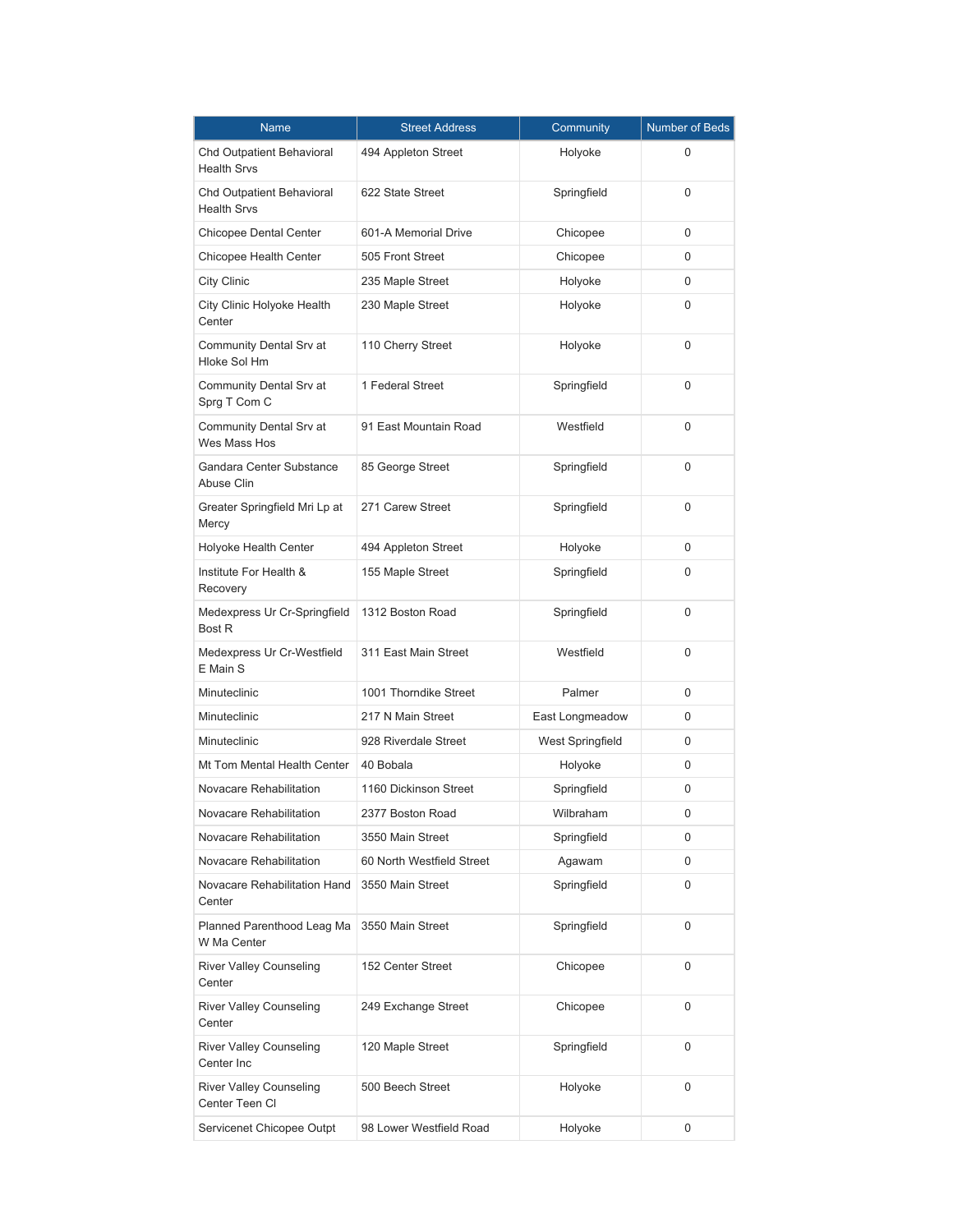| <b>Name</b>                             | <b>Street Address</b>    | Community        | <b>Number of Beds</b> |
|-----------------------------------------|--------------------------|------------------|-----------------------|
| Clinic                                  |                          |                  |                       |
| South Bay Community<br>Services         | 140 High Street          | Springfield      | 0                     |
| Spectra Center                          | 130 Maple Street         | Springfield      | 0                     |
| Sunrise Behavioral Health<br>Clinic     | 95 Frank B Murray Street | Springfield      | 0                     |
| Teen Clinic - Dean Tech High<br>School  | 1045 Main Street         | Holyoke          | 0                     |
| Teen Clinic - Peck Middle<br>School     | 1916 Northampton Street  | Holyoke          | 0                     |
| Tufts Dental Fclty at W<br>Springfield  | 1275 Elm Street          | West Springfield | O                     |
| Wmmrs atRiverbend Medical<br>Associates | 444 Montgomery Street    | Chicopee         | 0                     |

### **Service Type: Hospice**

| <b>Name</b>                                         | <b>Street Address</b>   | Community        | Number of Beds |
|-----------------------------------------------------|-------------------------|------------------|----------------|
| Baystate Vna And Hospice                            | 50 Maple Street         | Springfield      | 0              |
| Beacon Hospice An<br><b>Amyedisys Company</b>       | 815 Worcester Street    | Springfield<br>0 |                |
| Holyoke Visiting Nurse Assoc<br>& Hospice Life Care | 575 Beech Street        | Holyoke          | 0              |
| Hospice Services Of Western<br>& Central Mass       | 1325 Springfield Street | Agawam           | 0              |
| Mercy Hospice                                       | 2112 Riverdale Street   | West Springfield | $\Omega$       |
| Spectrum Home Health And<br><b>Hospice Care</b>     | 770 Converse Street     | Longmeadow       | 0              |

## **Service Type: Hospital Satellite**

| <b>Name</b>                                      | <b>Street Address</b>    | Community        | <b>Number of Beds</b> |
|--------------------------------------------------|--------------------------|------------------|-----------------------|
| Adcare Hospital Outpt<br>W.Springfield           | 117 Park Avenue          | West Springfield | $\Omega$              |
| <b>Baystate Ambulatory</b><br>Ccat3300 Main St   | 3300 Main Street         | Springfield      | $\Omega$              |
| Baystate Ambulatry Cc at 140<br>High St          | 140 High Street          | Springfield      | $\Omega$              |
| Baystate Brightwood<br>Hc/Centro De Sa           | 380 Plainfield Street    | Springfield      | $\Omega$              |
| <b>Baystate Child Partial Hosp</b><br>Prog       | 150 Lower Westfield Road | Holyoke          | $\Omega$              |
| Baystate Mason Sqre<br>Nghborhood Hcc            | 11 Wilbraham Road        | Springfield      | 0                     |
| Baystate Med Center Lab<br>at361 Whitney A       | 361 Whitney Avenue       | Holyoke          | $\Omega$              |
| Baystate Med Center Pain<br><b>Mgmnt Center</b>  | 3400 Main Street         | Springfield      | $\Omega$              |
| <b>Baystate Med Center-</b><br>Baystate Vascular | 3500 Main Street         | Springfield      | $\mathbf 0$           |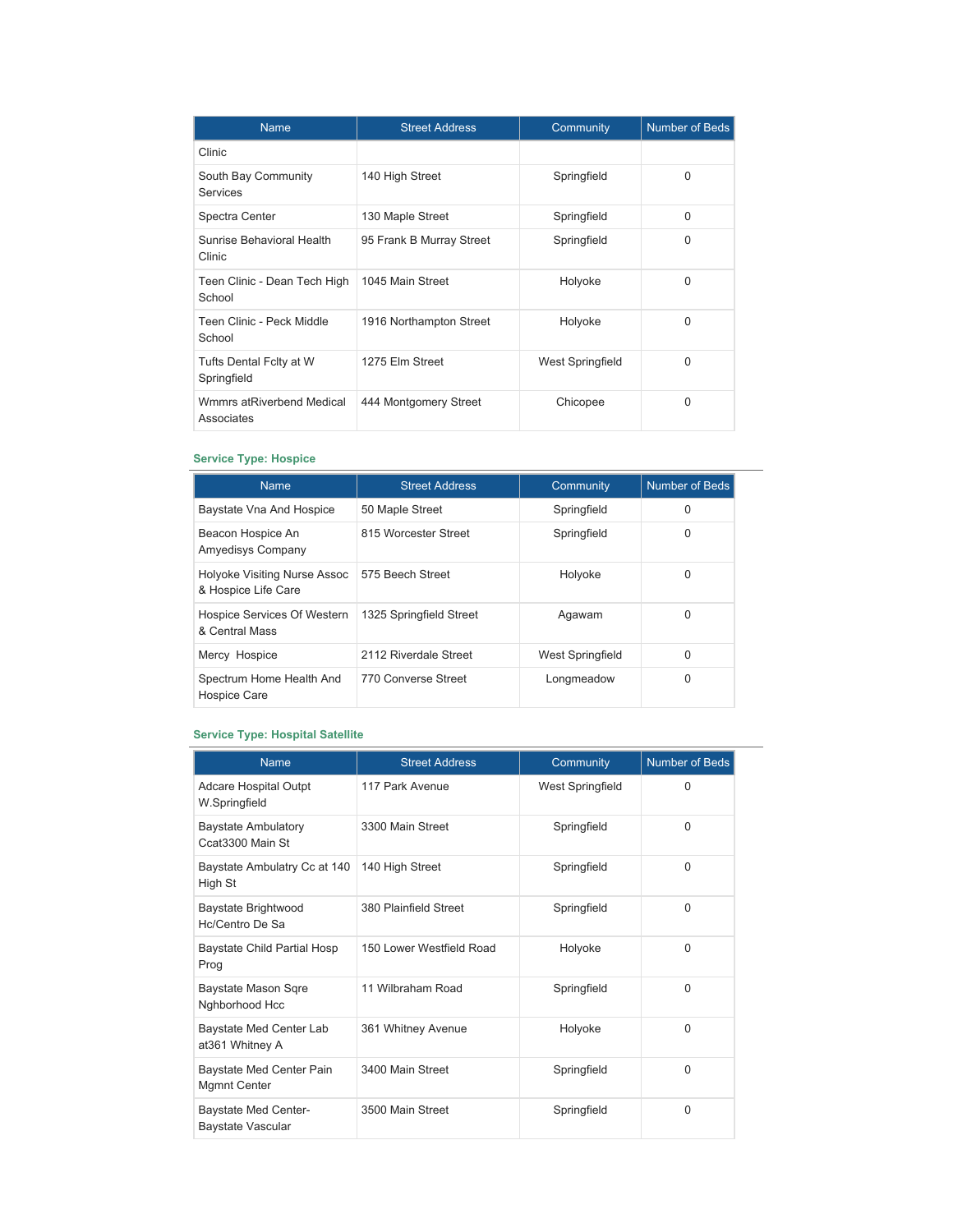| Name                                                   | <b>Street Address</b> | Community       | <b>Number of Beds</b> |
|--------------------------------------------------------|-----------------------|-----------------|-----------------------|
| Baystate Orthopedic Surgery<br>Center                  | 50 Wason Avenue       | Springfield     | $\Omega$              |
| <b>Baystate Primary Care</b><br>(Ludlow)               | 34 Hubbard Street     | Ludlow          | $\Omega$              |
| <b>Baystate Primary Care</b><br>(Monson)               | 2 Main Street         | Monson          | 0                     |
| Baystate Rehab Adult Outpt<br><b>Services</b>          | 360 Birnie Avenue     | Springfield     | $\Omega$              |
| Baystate Rehab at East<br>Longmeadow                   | 294 North Main Street | East Longmeadow | $\Omega$              |
| <b>Baystate Rehabilitation Care</b><br>at Agaw         | 200 Silver Street     | Agawam          | 0                     |
| Baystate Wing Hosp Griswold<br>Center B H              | 42 Wright Street      | Palmer          | $\Omega$              |
| Baystate Wing Hosp<br>Wilbraham Dgns C                 | 2034-2040 Boston Road | Wilbraham       | $\Omega$              |
| Baystate Wing Hosp<br>Wilbraham Med Ct                 | 2344 Boston Road      | Wilbraham       | $\Omega$              |
| D'Amour Center For Cancer<br>Care                      | 3350 Main Street      | Springfield     | $\Omega$              |
| <b>Holyoke Medical Center</b><br>Imaging               | 230 Maple Street      | Holyoke         | 0                     |
| <b>Holyoke Medical Center</b><br><b>Women'S Center</b> | 2 Hospital Drive      | Holyoke         | 0                     |
| Imaging & Transplant<br><b>Services</b>                | 100 Wason Avenue      | Springfield     | $\Omega$              |
| Mercy Medical Center -<br><b>Urgent Care</b>           | 175 Carew Street      | Springfield     | 0                     |
| <b>Mercy Outpt</b><br>Cardiology/Stafford              | 300 Stafford Street   | Springfield     | 0                     |
| Methadone Mtnce Treat Prog                             | 210 Elm Street        | Holyoke         | 0                     |
| Noble Hospital Sport & Rehab<br>Center                 | 76 Main Street        | Westfield       | 0                     |
| Weldon Outpt Rehabtn &<br><b>Wellness Center</b>       | 45 Crane Avenue       | East Longmeadow | 0                     |

### **Service Type: Non-acute Hospital**

| <b>Name</b>                                          | <b>Street Address</b> | Community     | Number of Beds |
|------------------------------------------------------|-----------------------|---------------|----------------|
| Healthsouth Rehabilitation<br>Hospital Of Western Ma | 222 State Street      | <b>Ludlow</b> | 53             |
| Providence Behavior Health<br>Hosp Campu             | 1233 Main Street      | Holyoke       | 131            |
| Vibra Hospital Of Western<br>Massachusetts           | 1400 State Street     | Springfield   | 127            |
| Western Massachusetts<br>Hospital                    | 91 Fast Mountain Road | Westfield     | 0              |

**Service Type: Renal Dialysis (ESRD)**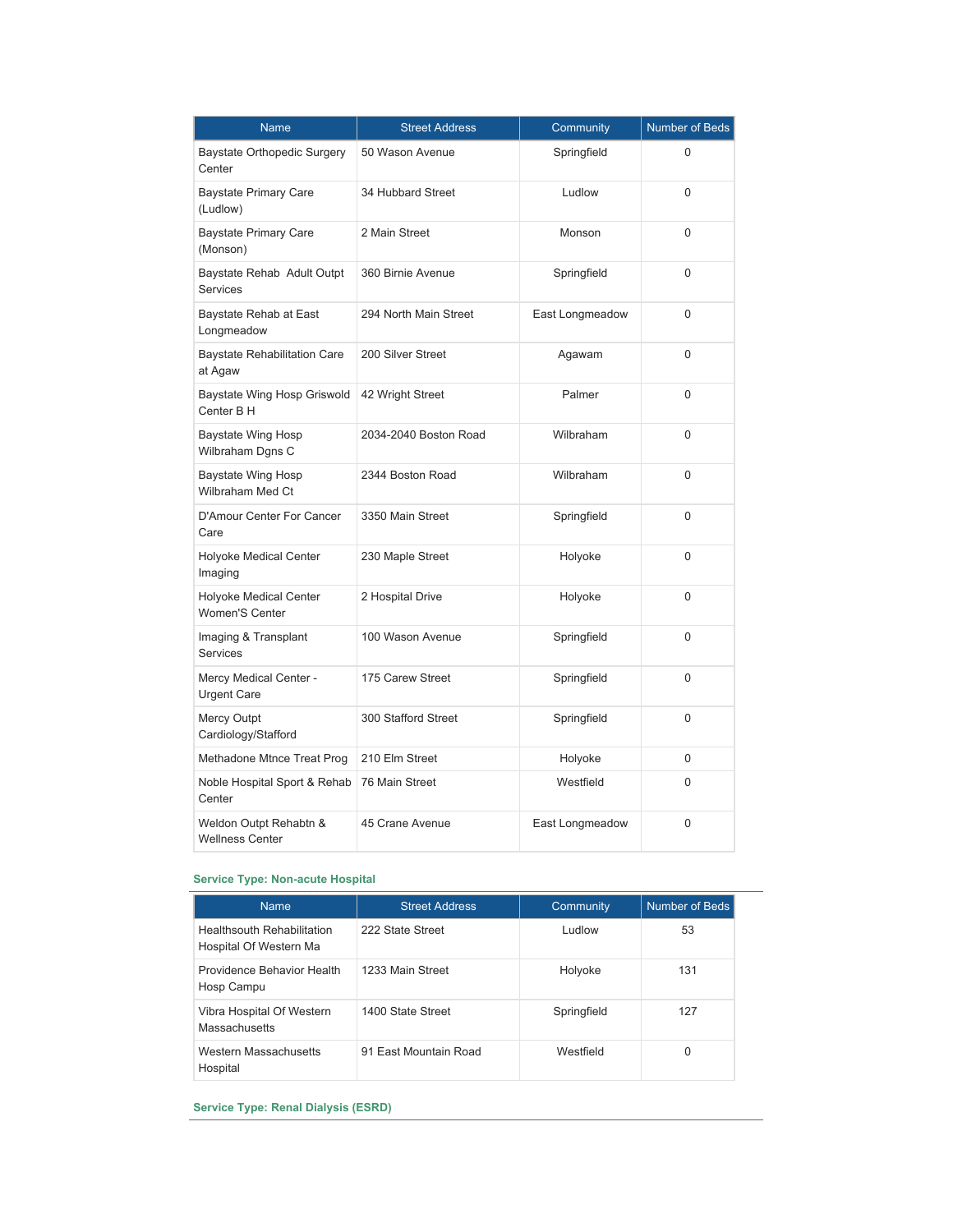| <b>Name</b>                                     | <b>Street Address</b> | Community        | <b>Number of Beds</b> |
|-------------------------------------------------|-----------------------|------------------|-----------------------|
| Ara-Ludlow Dialysis                             | 14 Chestnut Place     | Ludlow           | 12                    |
| Chicopee Dialysis Center                        | 317 Meadow Street     | Chicopee         | 16                    |
| Dialysis Center Of Western<br>Massachusetts Llc | 601 Memorial Drive    | Chicopee         | 14                    |
| East Springfield Dialysis<br>Center             | 1515 State Street     | Springfield      | 15                    |
| Heritage Dialysis Center Llc                    | 67 Cooper Street      | Agawam           | 17                    |
| <b>Palmer Dialysis Center</b>                   | 42 Wright Street      | Palmer           | 12                    |
| <b>Pioneer Valley Dialysis</b><br>Center        | 208 Ashley Avenue     | West Springfield | 27                    |
| Springfield Dialysis Center                     | 125 Liberty Street    | Springfield      | 15                    |
| Western Mass Kidney Center                      | 2000 Main Street      | Springfield      | 32                    |

### **Service Type: Temporary Nursing Agency**

| <b>Name</b>                             | <b>Street Address</b> | Community        | Number of Beds |
|-----------------------------------------|-----------------------|------------------|----------------|
| <b>Excel Nursing Services Inc.</b>      | 185 West Avenue       | <b>Ludlow</b>    | 0              |
| <b>Expert Staffing Llc</b>              | 1233 Westfield Street | West Springfield | 0              |
| Handz-On Incorporated                   | 191 Chestnut Street   | Springfield      | 0              |
| Maxim Healthcare Services<br><b>Inc</b> | 25 Capital Drive      | West Springfield | 0              |
| O'Connell Prof Nurse Syc Inc.           | 14 Bobala Road        | Holyoke          | 0              |
| Worldwide Staffing                      | 175 Dwight Road       | Longmeadow       | 0              |

## **Longterm Care**

## **Service Type: Nursing Home**

| <b>Name</b>                                                 | <b>Street Address</b> | Community       | <b>Number of Beds</b> |
|-------------------------------------------------------------|-----------------------|-----------------|-----------------------|
| Care One At Holyoke                                         | 260 Easthampton Road  | Holyoke         | 164                   |
| Care One At Redstone                                        | 135 Benton Drive      | East Longmeadow | 254                   |
| Chapin Center                                               | 200 Kendall Street    | Springfield     | 160                   |
| Chicopee Gardens For<br>Nursing Rehabilitation              | 44 New Lombard Road   | Chicopee        | 68                    |
| East Longmeadow Skilled<br><b>Nursing Center</b>            | 305 Maple Street      | East Longmeadow | 119                   |
| Governors Center                                            | 66 Broad Street       | Westfield       | 100                   |
| Heritage Hall East                                          | 464 Main Street       | Agawam          | 123                   |
| Heritage Hall North                                         | 55 Cooper Street      | Agawam          | 124                   |
| Heritage Hall South                                         | 65 Cooper Street      | Agawam          | 122                   |
| Heritage Hall West                                          | 61 Cooper Street      | Agawam          | 164                   |
| Holyoke Healthcare Center                                   | 282 Cabot Street      | Holyoke         | 102                   |
| Jewish Nursing Home Of<br><b>Western Mass</b>               | 770 Converse Street   | Longmeadow      | 200                   |
| Kindred Transitional Care &<br><b>Rehab-Country Estates</b> | 1200 Suffield Street  | Agawam          | 176                   |
| Life Care Center Of                                         | 2399 Boston Road      | Wilbraham       | 123                   |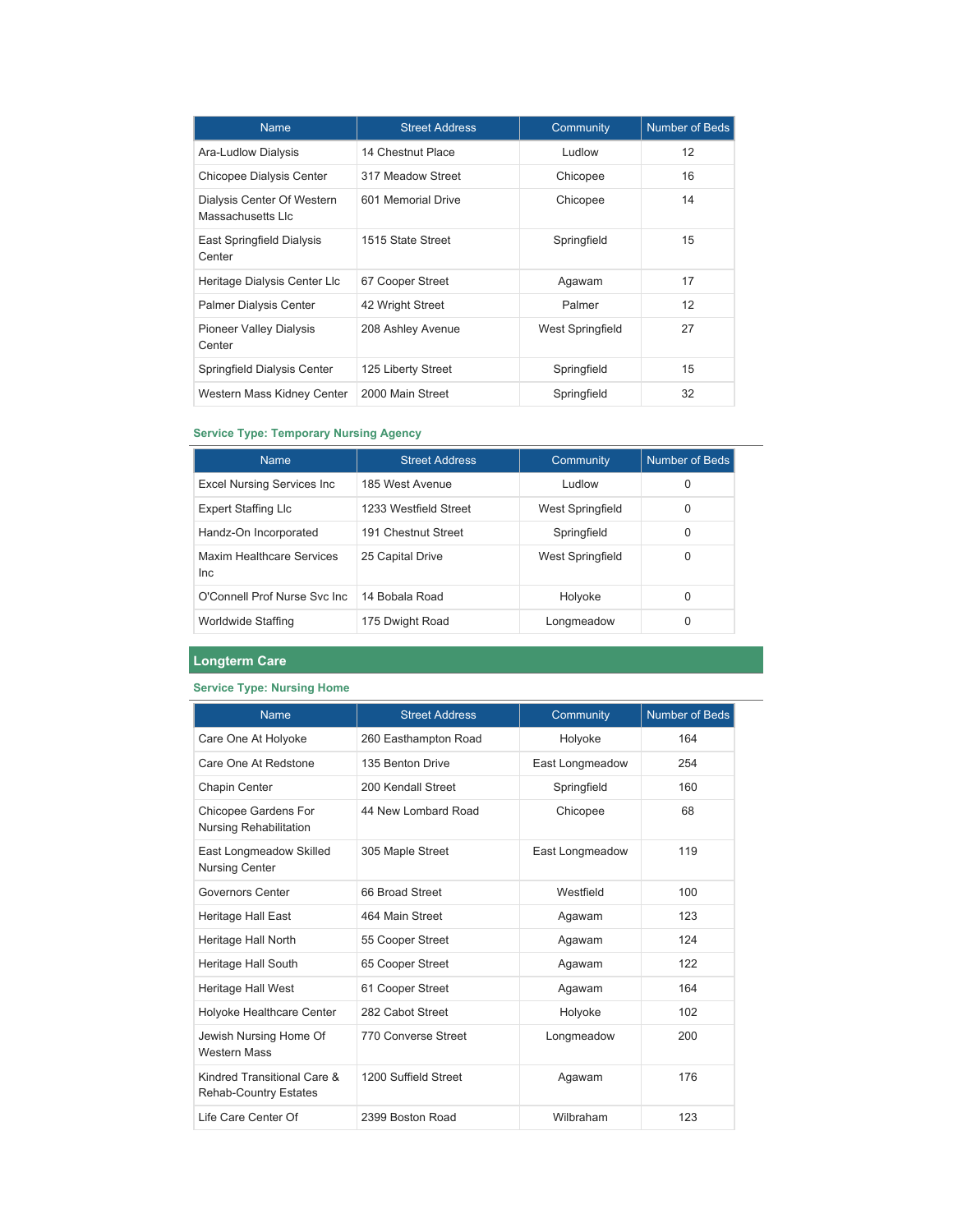| <b>Name</b>                                                     | <b>Street Address</b>    | Community        | <b>Number of Beds</b> |
|-----------------------------------------------------------------|--------------------------|------------------|-----------------------|
| Wilbraham                                                       |                          |                  |                       |
| Loomis House Nursing<br>Center                                  | 298 Jarvis Avenue        | Holyoke          | 92                    |
| Loomis Lakeside At Reeds<br>Landing                             | 807 Wilbraham Road       | Springfield      | 42                    |
| Mary's Meadow At<br><b>Providence Place</b>                     | 12 Gamelin Street        | Holyoke          | 40                    |
| Mont Marie Rehabilitation &<br><b>Healthcare Center</b>         | 36 Lower Westfield Road  | Holyoke          | 84                    |
| <b>Mount Saint Vincent Care</b><br>Center                       | 35 Holy Family Road      | Holyoke          | 125                   |
| <b>Palmer Healthcare Center</b>                                 | 250 Shearer Street       | Palmer           | 61                    |
| Renaissance Manor On<br>Cabot                                   | 279 Cabot Street         | Holyoke          | 61                    |
| Vibra Nursing & Rehabilitation<br>Center Of Western *           | 1400 State Street        | Springfield      | 172                   |
| <b>Westfield Center</b>                                         | 60 East Silver Street    | Westfield        | 98                    |
| <b>Westfield Gardens Nursing</b><br>And Rehab                   | 37 Feeding Hills Road    | Westfield        | 80                    |
| <b>Willimansett Center East</b>                                 | 11 Saint Anthony Street  | Chicopee         | 85                    |
| <b>Willimansett Center West</b>                                 | 546 Chicopee Street      | Chicopee         | 103                   |
| Wingate At East<br>Longmeadow Rehab &<br><b>Skilled Nur Res</b> | 32 Chestnut Street       | East Longmeadow  | 135                   |
| Wingate At Hampden<br>Rehabilitative & Skld Nurs<br>Resi        | 34 Main Street           | Hampden          | 100                   |
| Wingate At Springfield Rehab<br>& Skilled Nurs Res              | 215 Bicentennial Highway | Springfield      | 120                   |
| Wingate At West Springfield<br>Rehab & Skill Nur Res            | 42 Prospect Avenue       | West Springfield | 168                   |
| Wingate At Wilbraham Rehab<br>& Skilled Nurs Resid              | 9 Maple Street           | Wilbraham        | 135                   |

### **Service Type: Rest Home**

| <b>Name</b>               | <b>Street Address</b> | Community   | Number of Beds |
|---------------------------|-----------------------|-------------|----------------|
| Beaven Kelly Home         | 25 Brightside Drive   | Holvoke     | 57             |
| Ellen Rice Rest Home Inc. | 38 Warner Street      | Springfield | 12             |
| St Luke'S Home            | 85 Spring Street      | Springfield | 89             |

## **Fire Station**

### **Station: 16 Acres Station 12**

| Name                        | Street Address     | Community   |
|-----------------------------|--------------------|-------------|
| Springfield Fire Department | 1265 Parker Street | Springfield |

### **Station: Airport Fire Dept**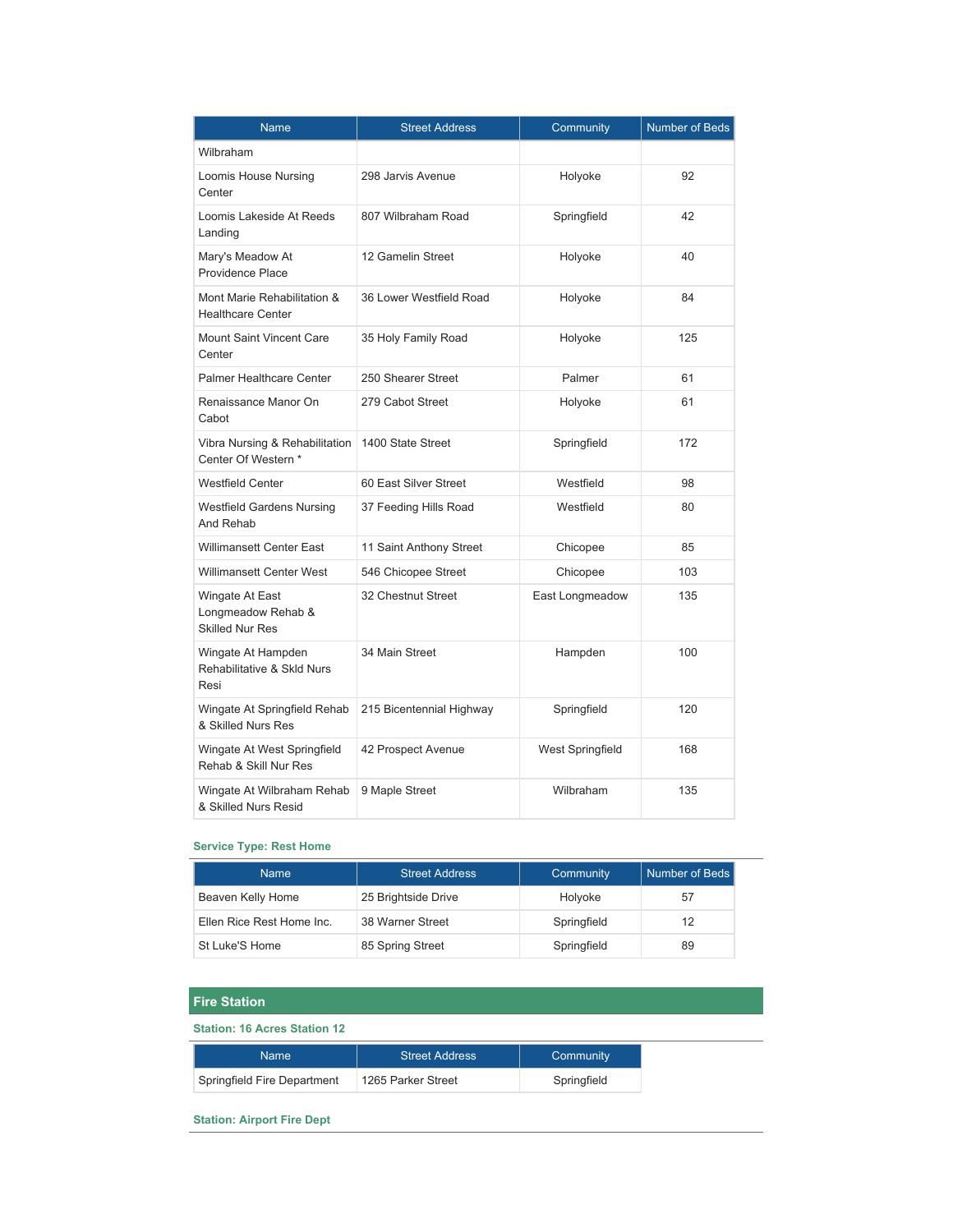| Name:                  | <b>Street Address</b>     | Community |
|------------------------|---------------------------|-----------|
| Westover Arb Fire Dept | Westover Air Reserve Base | Chicopee  |

# **Station: Carew Street Station 9**

| Name                        | <b>Street Address</b> | Community   |
|-----------------------------|-----------------------|-------------|
| Springfield Fire Department | 1212 Carew Street     | Springfield |

### **Station: Headquarters**

| Name                                | <b>Street Address</b>    | Community        |
|-------------------------------------|--------------------------|------------------|
| Agawam Fire Department              | 800 Main Street          | Agawam           |
| <b>Blandford Fire Department</b>    | 93 Main Street           | <b>Blandford</b> |
| <b>Bondsville Fire Department</b>   | 3174 Main Street         | Palmer           |
| <b>Brimfield Fire Department</b>    | 34 Wales Road            | <b>Brimfield</b> |
| <b>Chester Fire Department</b>      | 300 Huntington Road      | Chester          |
| Chicopee Fire Department            | 80 Church Street         | Chicopee         |
| East Longmeadow Fire Dept           | 150 Somers Road          | East Longmeadow  |
| <b>Granville Fire Department</b>    | 709 Main Road            | Granville        |
| Hampden Fire Department             | 19 North Road            | Hampden          |
| <b>Holland Fire Department</b>      | 7 Sturbridge Road        | Holland          |
| Holyoke Fire Department             | 600 High Street          | Holyoke          |
| Longmeadow Fire<br>Department       | 44 Williams Street       | Longmeadow       |
| <b>Ludlow Fire Department</b>       | 612 Chapin Street        | Ludlow           |
| Monson Fire Department              | 200 Main Street          | Monson           |
| Montgomery Fire Department          | 154 Main Road            | Montgomery       |
| <b>Palmer Fire Department</b>       | 12 Walnut Street         | Palmer           |
| <b>Russell Fire Department</b>      | 162 Main Street          | Russell          |
| Southwick Fire Department           | 15 Depot Street          | Southwick        |
| Springfield Fire Department         | 605 Worthington Street   | Springfield      |
| Three Rivers Fire Department        | 50 Springfield Street    | Palmer           |
| <b>Tolland Fire Department</b>      | 162 Colebrook River Road | Tolland          |
| <b>Wales Fire Department</b>        | 104 Main Street          | Wales            |
| West Springfield Fire<br>Department | 44 Van Deene Avenue      | West Springfield |
| Westfield Fire Department           | 34 Broad Street          | Westfield        |
| <b>Wilbraham Fire Department</b>    | 2770 Boston Road         | <b>Wilbraham</b> |
|                                     |                          |                  |

### **Station: Indian Orchard Station 5**

| Name                        | <b>Street Address</b> | Community   |
|-----------------------------|-----------------------|-------------|
| Springfield Fire Department | 15 Odessa Street      | Springfield |

### **Station: Little River Station**

| Name                      | <b>Street Address</b> | Community |
|---------------------------|-----------------------|-----------|
| Westfield Fire Department | 366 Little River Road | Westfield |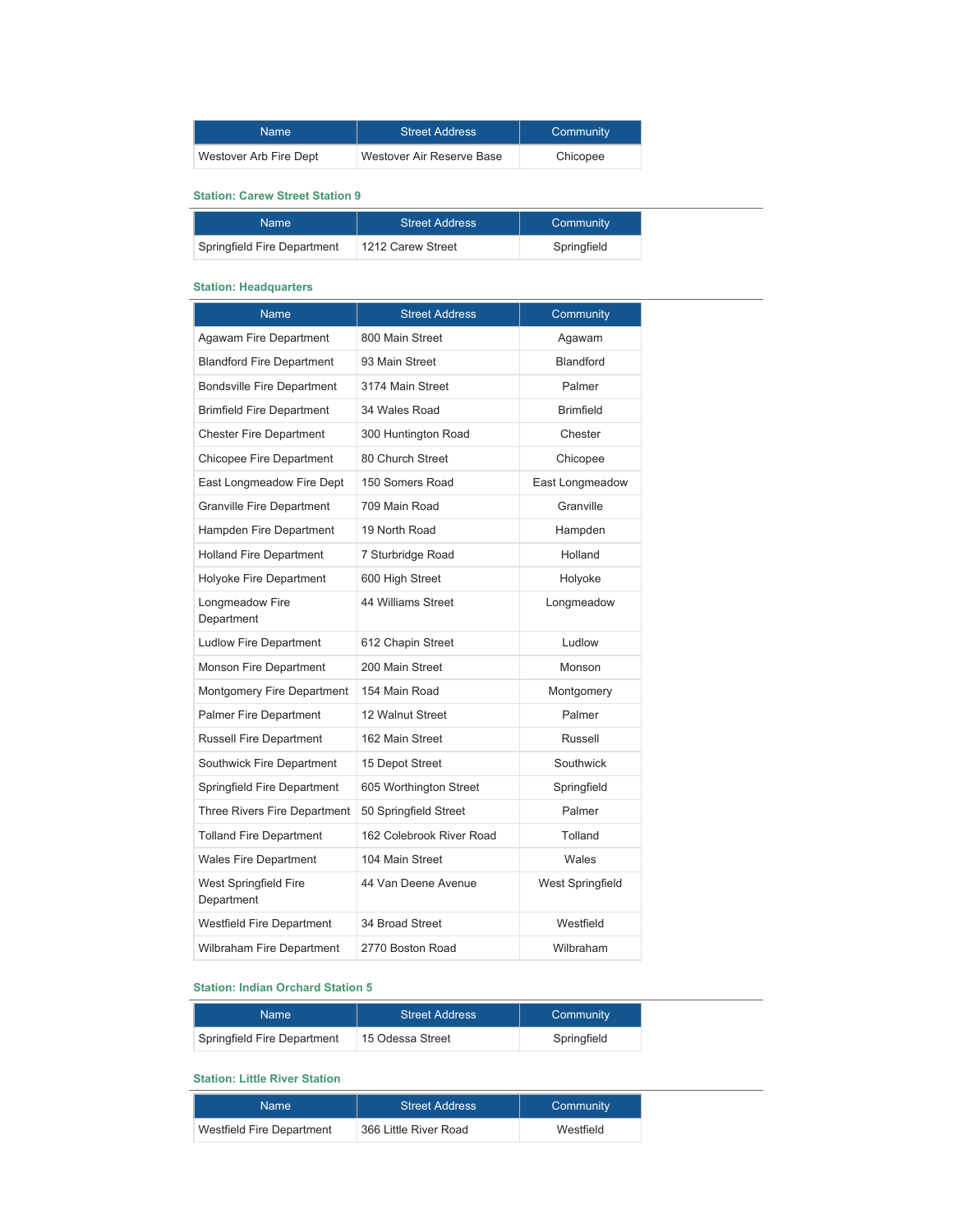#### **Station: Mason Station 8**

| Name                        | <b>Street Address</b> | Community   |
|-----------------------------|-----------------------|-------------|
| Springfield Fire Department | 33 Eastern Avenue     | Springfield |

### **Station: Mass Reco Station 16**

| Name:                       | <b>Street Address</b> | Community   |
|-----------------------------|-----------------------|-------------|
| Springfield Fire Department | 1414 Mass Reco Street | Springfield |

### **Station: North End Station 10**

| Name                        | <b>Street Address</b> | Community   |
|-----------------------------|-----------------------|-------------|
| Springfield Fire Department | 2729 Main Street      | Springfield |

### **Station: North Side Substation**

| Name:                     | <b>Street Address</b> | Community |
|---------------------------|-----------------------|-----------|
| Westfield Fire Department | 129 Southampton Road  | Westfield |

### **Station: Page Boulevard Station 15**

| Name:                       | <b>Street Address</b> | Community   |
|-----------------------------|-----------------------|-------------|
| Springfield Fire Department | 833 Page Boulevard    | Springfield |

#### **Station: Station 2**

| <b>Name</b>                         | <b>Street Address</b> | Community        |
|-------------------------------------|-----------------------|------------------|
| Agawam Fire Department              | 1200 Spring Street    | Agawam           |
| <b>Chester Fire Dpeartment</b>      | 305 Bromley Road      | Chester          |
| <b>Russell Fire Department</b>      | 250 General Knox Road | Russell          |
| West Springfield Fire<br>Department | 1338 Westfield Street | West Springfield |

### **Station: Station 3**

| <b>Name</b>                         | <b>Street Address</b>     | <b>Community</b> |
|-------------------------------------|---------------------------|------------------|
| Chicopee Fire Department            | 96 Cabot Street           | Chicopee         |
| Holyoke Fire Department             | 1579 North Hampton Street | Holyoke          |
| Springfield Fire Department         | 173 Oakland Street        | Springfield      |
| West Springfield Fire<br>Department | 61 Morgan Road            | West Springfield |

#### **Station: Station 4**

| Namel                    | <b>Street Address</b> | Community |
|--------------------------|-----------------------|-----------|
| Chicopee Fire Department | 654 Burnett Road      | Chicopee  |

### **Station: Station 5**

| Name                    | <b>Street Address</b>  | Community |
|-------------------------|------------------------|-----------|
| Holyoke Fire Department | └33 Whiting Farms Road | Holyoke   |

 $\overline{\phantom{0}}$ 

### **Station: Station 6**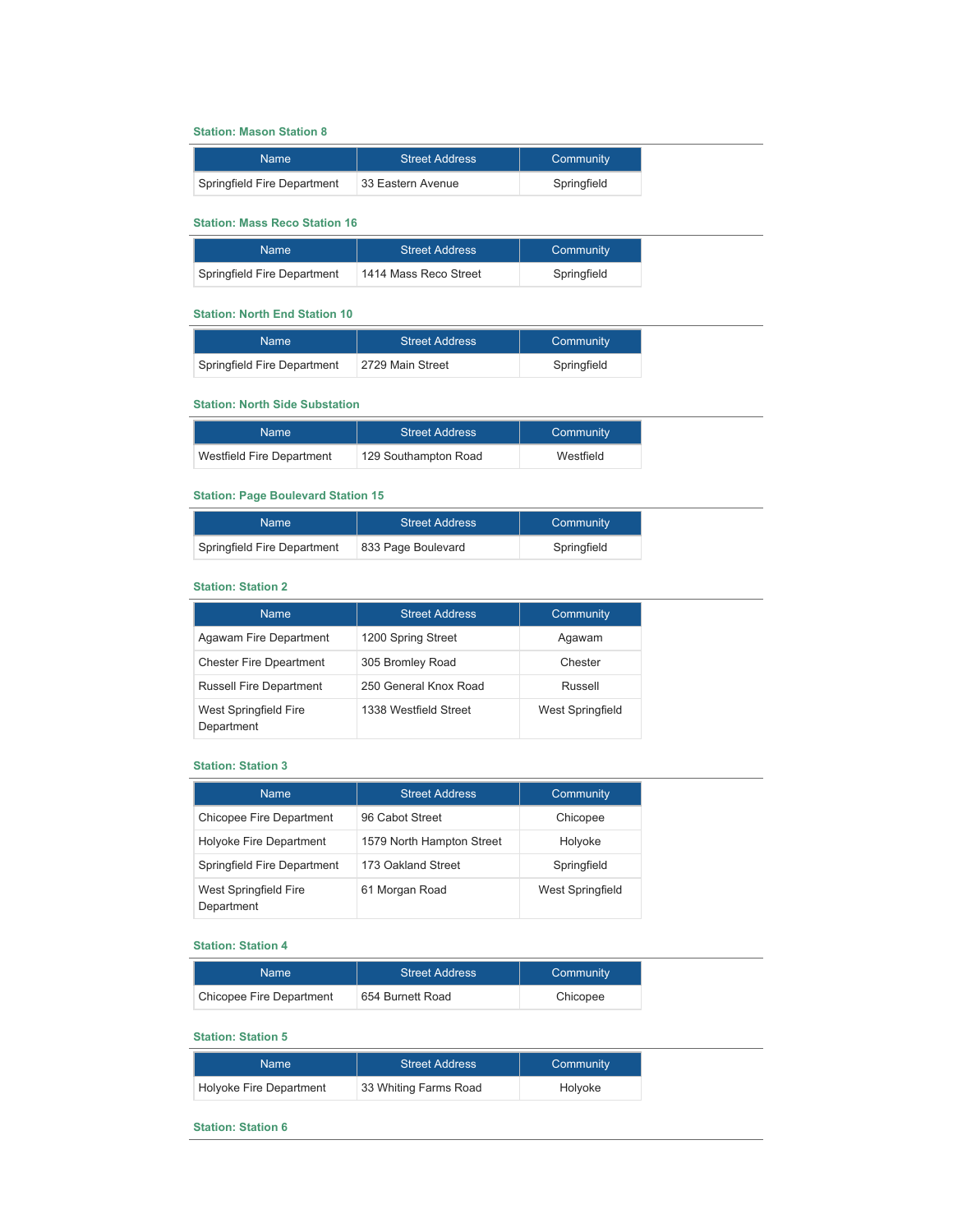| <b>Name</b>              | <b>Street Address</b> | Community |
|--------------------------|-----------------------|-----------|
| Chicopee Fire Department | 580 Chicopee Street   | Chicopee  |
| Holyoke Fire Department  | 642 Homestead Avenue  | Holyoke   |

### **Station: Station 7**

| Namel                    | <b>Street Address</b> | Community |
|--------------------------|-----------------------|-----------|
| Chicopee Fire Department | 739 Grattan Street    | Chicopee  |

# **Station: Station 8**

| <b>Name</b>              | <b>Street Address</b> | Community |
|--------------------------|-----------------------|-----------|
| Chicopee Fire Department | 900 James Street      | Chicopee  |

### **Station: Sumner Avenue Station 14**

| Name:                       | <b>Street Address</b> | Community   |
|-----------------------------|-----------------------|-------------|
| Springfield Fire Department | 1043 Sumner Avenue    | Springfield |

### **Station: West Granville Fire House**

| <b>Name</b>                      | <b>Street Address</b> | Community |
|----------------------------------|-----------------------|-----------|
| <b>Granville Fire Department</b> | 1578 Main Road        | Granville |

# **Police Station**

### **Juristication: County**

| Name                   | <b>Street Address</b> | Community |
|------------------------|-----------------------|-----------|
| Hampden County Sheriff | 627 Randall Road      | Ludlow    |

### **Juristication: Local**

| <b>Name</b>                                                    | <b>Street Address</b>  | Community        |
|----------------------------------------------------------------|------------------------|------------------|
| Agawam Police Department                                       | 681 Springfield Street | Agawam           |
| <b>Blandford Police Department</b>                             | 1 Russell Stage Road   | <b>Blandford</b> |
| <b>Brimfield Police Department</b>                             | 34 Wales Road          | <b>Brimfield</b> |
| <b>Chester Police Department</b>                               | 15 Middlefield Road    | Chester          |
| Chicopee Police Department                                     | 110 Church Street      | Chicopee         |
| Chicopee Police Department -<br><b>Willimansett Substation</b> | 803 Chicopee Street    | Chicopee         |
| East Longmeadow Police<br>Department                           | 160 Somers Road        | East Longmeadow  |
| <b>Granville Police Department</b>                             | 707 Main Street        | Granville        |
| Hampden Police Department                                      | 625 Main Street        | Hampden          |
| <b>Holland Police Department</b>                               | 27 Sturbridge Road     | Holland          |
| Holyoke Police Department                                      | 138 Appleton Street    | Holyoke          |
| Longmeadow Police<br>Department                                | 34 Williams Street     | Longmeadow       |
| <b>Ludlow Police Department</b>                                | 612 Chapin Street      | Ludlow           |
| <b>Monson Police Department</b>                                | 110 Main Street        | Monson           |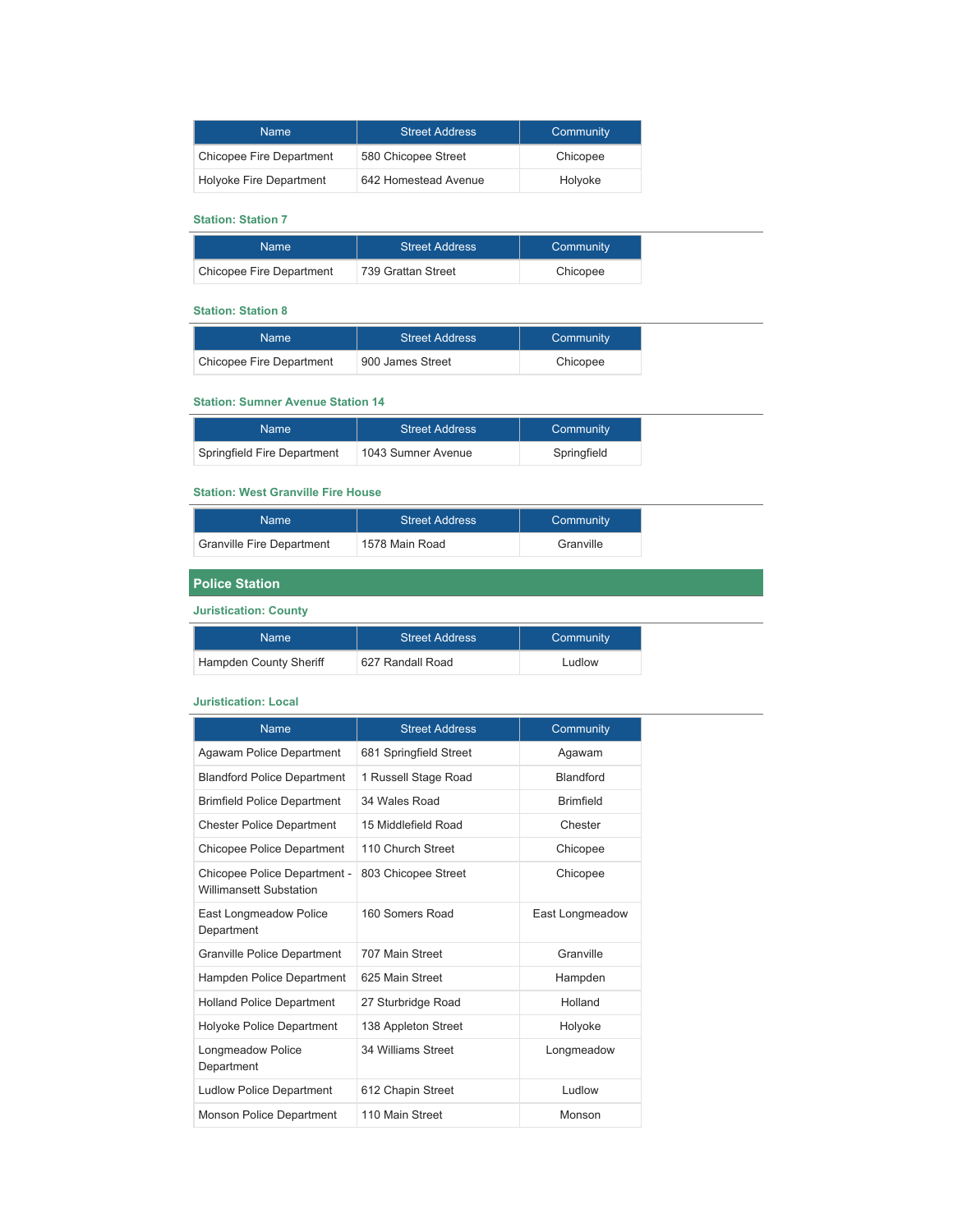| <b>Name</b>                           | <b>Street Address</b>   | Community        |
|---------------------------------------|-------------------------|------------------|
| <b>Palmer Police Department</b>       | 4417 Main Street        | Palmer           |
| <b>Russell Police Department</b>      | 65 Main Street          | Russell          |
| Southwick Police Department           | 11 Depot Street         | Southwick        |
| Springfield Police Department         | 130 Pearl Street        | Springfield      |
| Tolland Police Department             | 241 West Granville Road | Tolland          |
| <b>Wales Police Department</b>        | 3 Hollow Road           | Wales            |
| West Springfield Police<br>Department | 26 Central Street       | West Springfield |
| Westfield Police Department           | 15 Washington Street    | Westfield        |
| Wilbraham Police Department           | 16 Main Street          | Wilbraham        |

### **Juristication: State**

| <b>Name</b>                              | <b>Street Address</b>         | Community   |
|------------------------------------------|-------------------------------|-------------|
| State Police Station B-3,<br>Springfield | 600 Liberty Street            | Springfield |
| State Police Station B-5,<br>Russell     | 90 Westfield Road             | Russell     |
| State Police Station E-3,<br>Westfield   | 75 Sargent Thomas Dion<br>Way | Westfield   |

## **Town/City Hall**

### **Building Use: City/Town Hall**

| <b>Name</b>                      | <b>Street Address</b>   | Community        |
|----------------------------------|-------------------------|------------------|
| Agawam Town Hall                 | 36 Main Street          | Agawam           |
| <b>Blandford Town Hall</b>       | 1 Russell Stage Road    | <b>Blandford</b> |
| <b>Brimfield Town Hall Annex</b> | 23 Main Street          | <b>Brimfield</b> |
| <b>Chester Town Hall</b>         | 15 Middlefield Road     | Chester          |
| Chicopee City Hall               | 17 Springfield Street   | Chicopee         |
| East Longmeadow Town Hall        | 60 Center Square        | East Longmeadow  |
| <b>Granville Town Hall</b>       | 707 Main Road           | Granville        |
| Hampden Town Hall                | 625 Main Street         | Hampden          |
| <b>Holland Town Hall</b>         | 27 Sturbridge Road      | Holland          |
| Holyoke City Hall                | 536 Dwight Street       | Holyoke          |
| Longmeadow Town Hall             | 20 Williams Street      | Longmeadow       |
| <b>Ludlow Town Hall</b>          | 488 Chapin Street       | Ludlow           |
| Monson Town Hall                 | 110 Main Street         | Monson           |
| Montgomery Town Hall             | 161 Main Road           | Montgomery       |
| <b>Palmer Town Hall</b>          | 4417 Main Street        | Palmer           |
| Russell Town Hall                | 65 Main Street          | Russell          |
| Southwick Town Hall              | 454 College Highway     | Southwick        |
| Springfield City Hall            | 36 Court Street         | Springfield      |
| <b>Tolland Town Hall</b>         | 241 West Granville Road | Tolland          |
| <b>Wales Town Hall</b>           | 3 Hollow Road           | Wales            |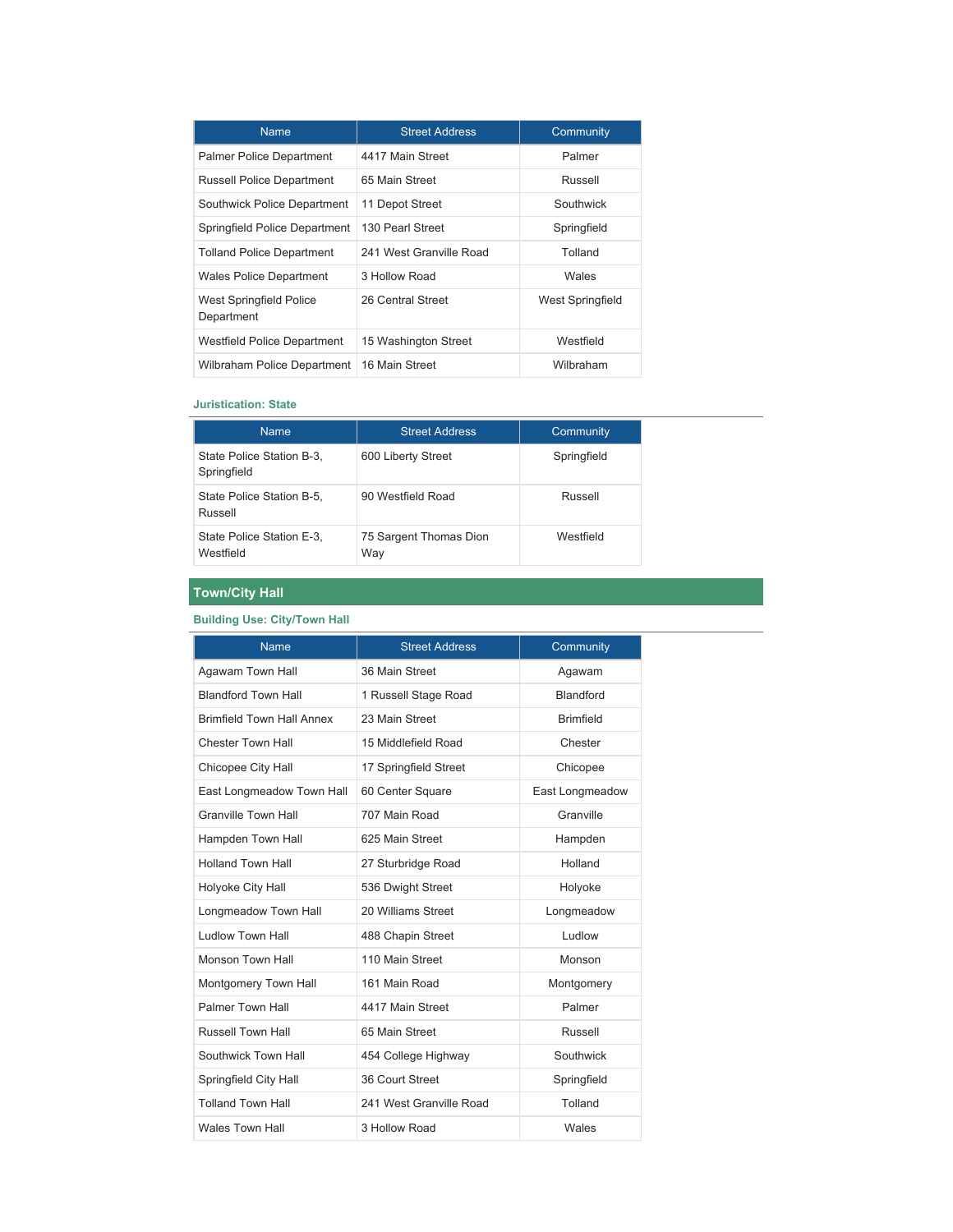| <b>Name</b>                | <b>Street Address</b>  | Community               |
|----------------------------|------------------------|-------------------------|
| West Springfield Town Hall | 26 Central Street      | <b>West Springfield</b> |
| Westfield City Hall        | 59 Court Street        | Westfield               |
| Wilbraham Town Hall        | 240 Springfield Street | Wilbraham               |

## **About the Data**

Data presented on this profile are collected by many different partners of the MA EPHT Program and are the most up-to-date data available for each topic.

**Demographics:** US Census Bureau, American Community Survey (ACS), 5-year estimates, 2019 <https://www.census.gov/programs-surveys/acs> Geography: Office of Geographic Information, Commonwealth of Massachusetts, MassIT, [http://www.mass.gov/anf/research-and-tech/it-serv-and-support/](http://www.mass.gov/anf/research-and-tech/it-serv-and-support/application-serv/office-of-geographic-information-massgis/) [application-serv/office-of-geographic-information-massgis/](http://www.mass.gov/anf/research-and-tech/it-serv-and-support/application-serv/office-of-geographic-information-massgis/)

### **Contact Us**

Email: dph.emergencypreparedness@state.ma.us Phone: (617) 624-6088

### **Additional Map Resources**

### **[Massachusetts](https://mass-eoeea.maps.arcgis.com/apps/OnePane/basicviewer/index.html?appid=36d72b75ad55454fb8a9c1af809fa92a)**

| <b>Toxics Users and</b><br><b>Climate</b><br><b>Vulnerability</b><br><b>Factors</b> | Identifies toxics users in relation to flood & hurricane zones and other vulnerable areas. This effort will build sustainable and replicable<br>models for incorporating toxics use reduction into emergency preparedness and climate change resiliency planning.                                                                                                                                                                                                                                                  |
|-------------------------------------------------------------------------------------|--------------------------------------------------------------------------------------------------------------------------------------------------------------------------------------------------------------------------------------------------------------------------------------------------------------------------------------------------------------------------------------------------------------------------------------------------------------------------------------------------------------------|
| <b>Social</b>                                                                       | Social vulnerability refers to the resilience of communities when confronted by external stresses on human health, stresses such as natural<br>or human-caused disasters, or disease outbreaks. Reducing social vulnerability can decrease both human suffering and economic loss.<br>Vulnerability IndexATSDR's Social Vulnerability Index uses U.S. census variables at tract level to help local officials identify communities that may need<br>support in preparing for hazards, or recovering from disaster. |
| <b>MEMA Power</b><br><b>Outage Map</b>                                              | MEMA real time map tracking power outages throughout Massachusetts.                                                                                                                                                                                                                                                                                                                                                                                                                                                |
| <b>Massachusetts</b><br><b>Hurricane</b><br><b>Evacuation Zones</b>                 | Identifies evacuation zones for hurricanes. Also features PDFs for individual towns throughout Massachusetts.                                                                                                                                                                                                                                                                                                                                                                                                      |
| <b>RX Open</b>                                                                      | Maps out pharmacies that are open in a disaster. Can be activated for a disaster.                                                                                                                                                                                                                                                                                                                                                                                                                                  |
| <b>Empower</b>                                                                      | Maps of medical devices that run on power.                                                                                                                                                                                                                                                                                                                                                                                                                                                                         |

### **Indicator Descriptions**

**Age:** Certain age groups are more at risk to adverse health outcomes than others: the youngest and oldest populations. Older and younger populations often rely on caregivers to help prepare for and respond to an emergency. These populations are less adaptable in the event of an emergency for many reasons including, reliance on routine, susceptibility to illness, and reduced mobility.

*Indicator based on data from table B01001 from the 5-year 2015-2019 American Community Survey conducted by the U.S. Census Bureau.*

Poverty: Poor households are more susceptible to the effects of emergencies due to many social and physical factors. Low income persons or families do not have reliable access to healthcare, making them less resilient to changes in health status. They are also generally less likely to own vehicles, which can affect their ability to evacuate. Low income persons or families are less able to absorb the financial impacts of being out of work for a period of time due to a disaster.

*Indicator based on data from table B17001 from the 5-year 2015-2019 American Community Survey conducted by the U.S. Census Bureau.*

**Race/Ethnicity:** Stemming from a long history of inequality, minority populations are more vulnerable to adverse health outcomes than non-minority populations. Social and physical factors such as lack of economic resources, cultural barriers, and housing conditions can contribute to health status, emergency preparedness, and disaster recovery. For example, minority groups concentrated in urban areas may be more susceptible to heat illnesses because they live in older housing that is poorly insulated or may lack financial means to own or operate air-conditioning equipment. Targeted communications through social networks or community and faith-based organizations may be more effective than conventional communication methods.